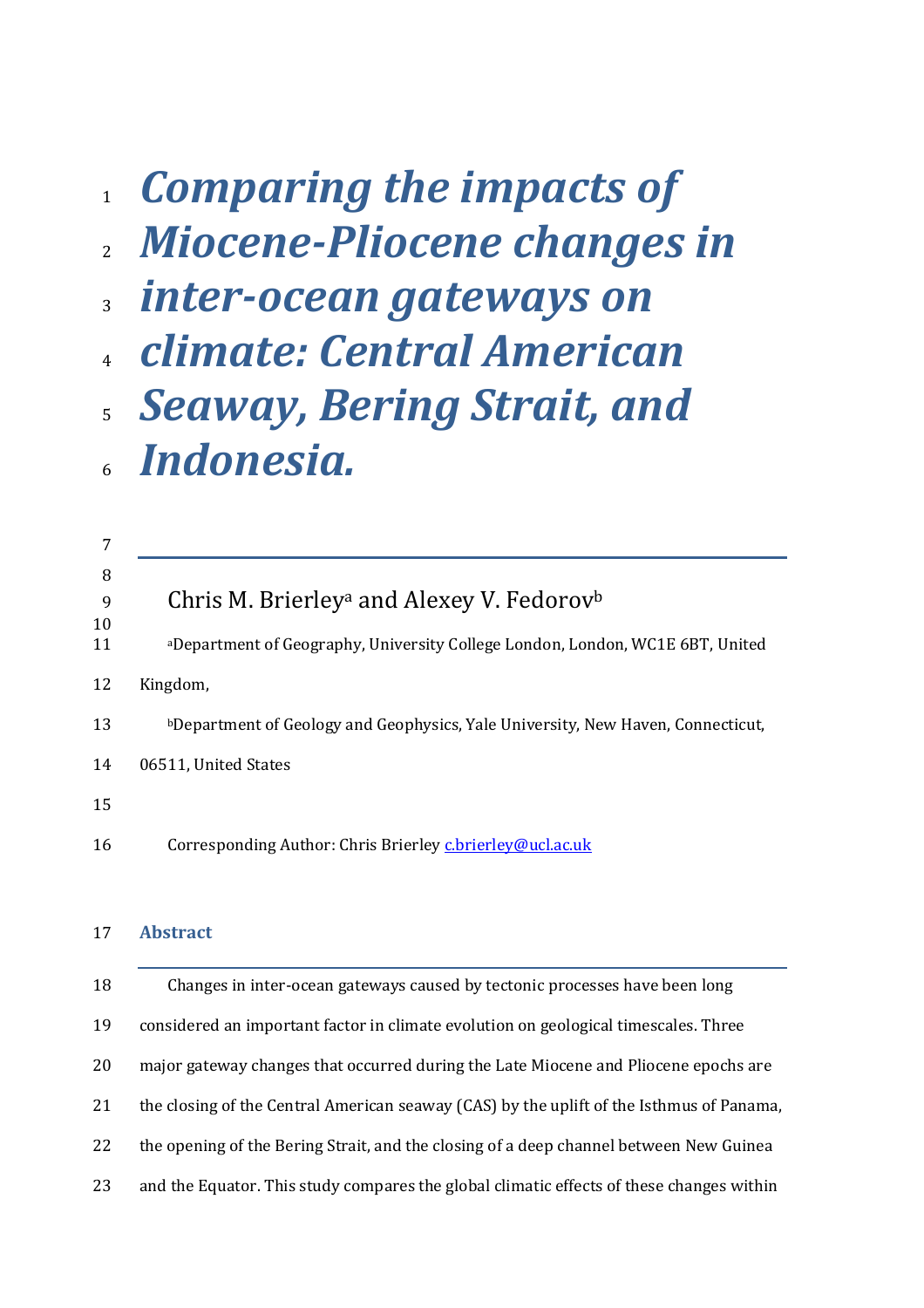| 24 | the same climate model framework. We find that the closure of the CAS and the opening    |  |  |  |
|----|------------------------------------------------------------------------------------------|--|--|--|
| 25 | of the Bering Strait induce the strongest effects on the Atlantic meridional overturning |  |  |  |
| 26 | circulation (AMOC). However, these effects potentially compensate, as the closure of the |  |  |  |
| 27 | CAS and the opening of the Bering Strait cause similar AMOC changes of around 2 Sv       |  |  |  |
| 28 | (strengthening and weakening respectively). Previous simulations with an open CAS        |  |  |  |
| 29 | consistently simulated colder oceanic conditions in the Northern hemisphere -            |  |  |  |
| 30 | contrasting with the evidence for warmer sea surface temperatures 10-3 million years     |  |  |  |
| 31 | ago. Here we argue that this cooling is overestimated because (a) the models typically   |  |  |  |
| 32 | simulated too strong an AMOC change not yet in equilibrium, (b) used a channel too       |  |  |  |
| 33 | deep and (c) lacked the compensating effect of the closed Bering Strait - a factor       |  |  |  |
| 34 | frequently ignored despite its potential influence on northern high latitudes and ice-   |  |  |  |
| 35 | sheet growth. Further, we discuss how these gateway changes affect various climatic      |  |  |  |
| 36 | variables from surface temperature and precipitation to ENSO characteristics.            |  |  |  |
| 37 |                                                                                          |  |  |  |
| 38 | Keywords: gateways, Bering, Panama, onset glaciation, palaeoclimate                      |  |  |  |
| 39 |                                                                                          |  |  |  |
| 40 | Highlights:                                                                              |  |  |  |
| 41 | • Opening of Bering Strait cooled North Atlantic                                         |  |  |  |
| 42 | Overturning response to Central American Seaway (CAS) previously overestimated           |  |  |  |
| 43 | Opening of Bering Strait could compensate for CAS overturning changes                    |  |  |  |
| 44 | New Guinea crossing Equator appears climatically less important<br>$\bullet$             |  |  |  |
| 45 |                                                                                          |  |  |  |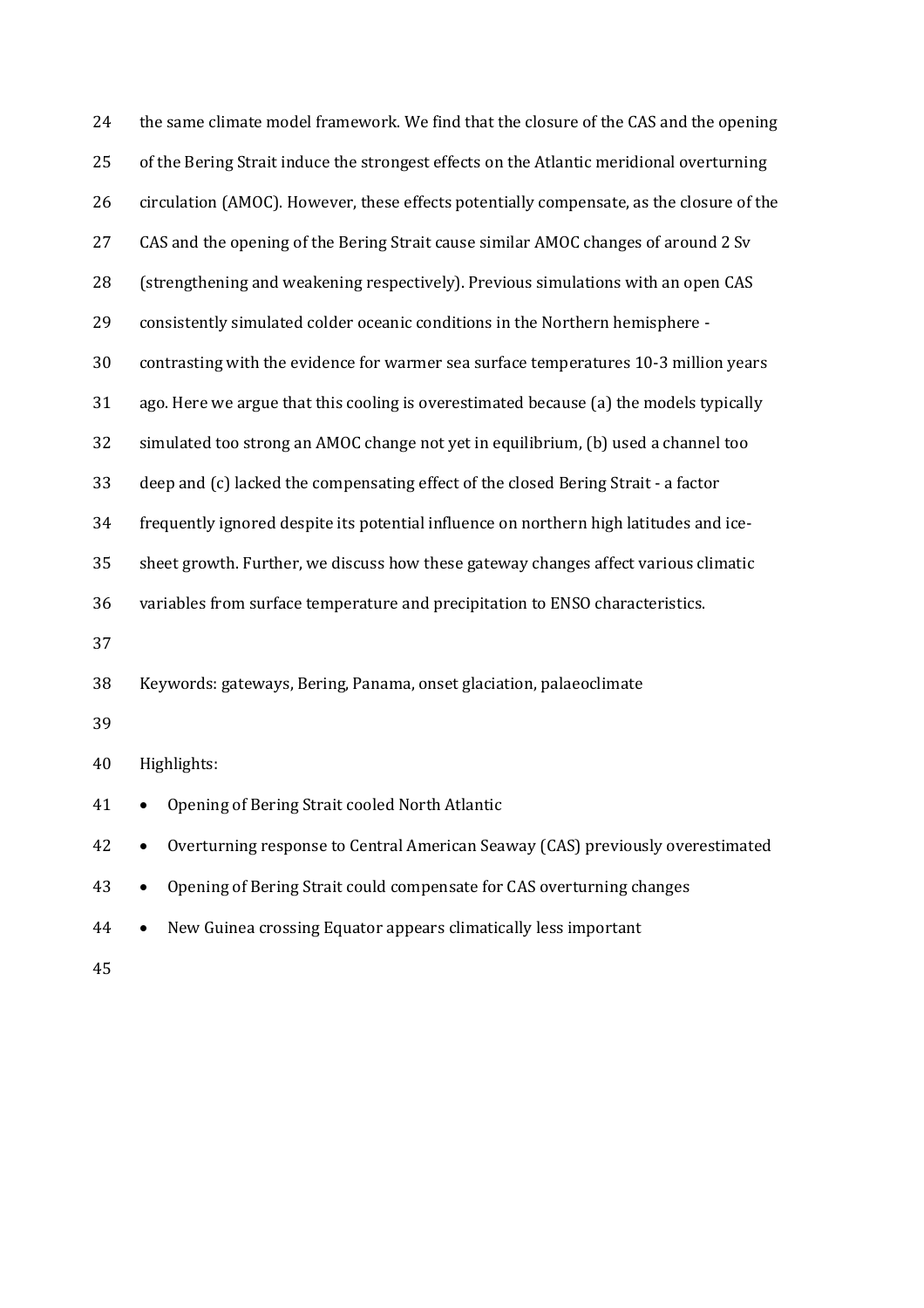# **1. Introduction**

| 47 | The ultimate driving forces behind the global climate cooling from the late Miocene           |
|----|-----------------------------------------------------------------------------------------------|
| 48 | through the mid-Pliocene and culminating in the onset of modern glacial cycles remain         |
| 49 | enigmatic. The general consensus is that atmospheric $CO2$ concentration was a major          |
| 50 | factor (DeConto et al., 2008; Lunt et al., 2008). Yet uncertainties in its values (Fedorov et |
| 51 | al. 2013) and examples of divergent trends in $CO2$ and temperature (LaRiviere et al.         |
| 52 | 2012) necessitate considering additional factors, such as the effects of tectonic changes     |
| 53 | on the climate evolution. The climate system is especially sensitive to tectonic changes      |
| 54 | of its inter-ocean flows (gateways). Numerical modelling of the role of gateways has          |
| 55 | been performed for over two decades (Hirst and Godfrey, 1993; Maier Reimer et al.,            |
| 56 | 1990).                                                                                        |
| 57 |                                                                                               |
| 58 | The closure of the Central American Seaway (CAS) that linked the tropical Atlantic to         |
| 59 | the Pacific has been the predominant focus of research on Plio-Pleistocene gateway            |
| 60 | changes, as it was suggested that the closure might have acted as a trigger for the onset     |
| 61 | of Northern Hemisphere glaciation (Haug and Tiedemann, 1998). The opening of the              |
| 62 | Bering Strait created a high latitude connection between the Pacific and the Arctic. This     |
| 63 | has previously thought to have occurred prior to 4.8 million years ago (Ma)                   |
| 64 | (Marincovich and Gladenkov, 1999), yet recent boundary conditions provided for the            |
| 65 | Pliocene Model Intercomparison Project still have it closed at $\sim$ 3 Ma (Haywood et al.,   |
| 66 | 2014). This work builds on that of Fedorov et al. (2013), where several proposed              |
| 67 | explanations for the Early Pliocene's weakened temperature gradient in the tropical           |
| 68 | Pacific were compared. These included two proposed gateway changes: the closing of            |
| 69 | the Central American Seaway and alterations of the Indonesian passages, to which we           |
| 70 | add the opening of the Bering Strait.                                                         |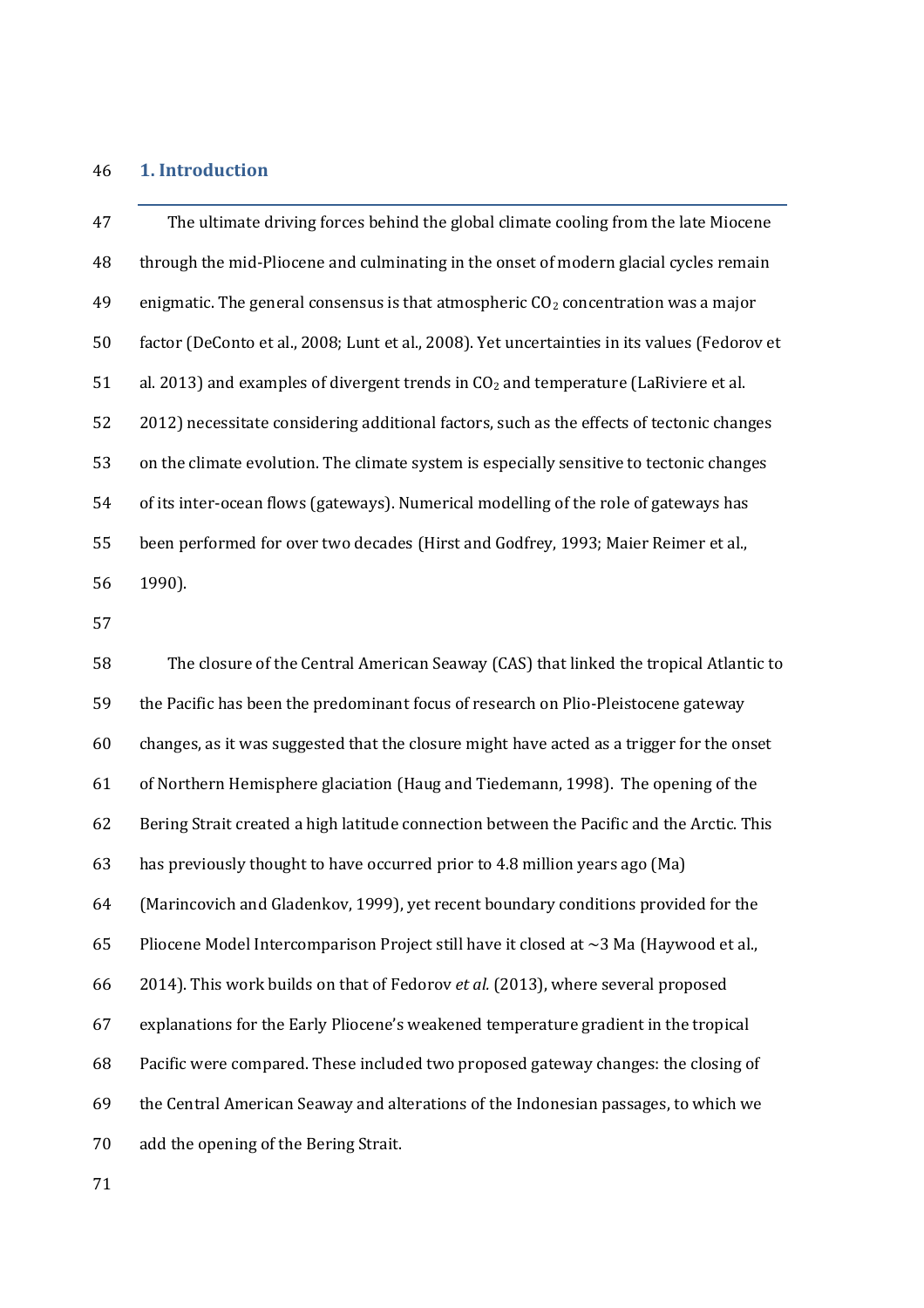Previous studies that have looked at the impact of multiple ocean gateways have included the Southern Ocean (e.g. Mikolajewicz et al., 1993), which was closed long before the Pliocene. As far as we know, no one has previously compared the impacts of opening the Bering Strait, closing the Central American Seaway and altering the Indonesian passages within the same model framework. As such, we will first briefly review each separately below. The model setup will then be presented, along with our altered boundary conditions. The climate impacts will be investigated; first locally; then globally and finally we will explore the changes in the El Niño Southern Oscillation. The conclusions of the intercomparison will then be summarised and its implications for Plio-Pleistocene climate evolution discussed.

#### 82 1.1 Central American Seaway

 The established view of the closure of the Central American Seaway and creation of 84 the Isthmus of Panama is of a slow process taking many millions of years. The first step was the creation of a volcanic arc around 17 Ma leading to the creation of an archipelago 86 by 12 Ma (Coates et al., 1992). The critical condition from an oceanographic perspective is the extent of constriction of deep and shallow water flow. The deep water connection was already cut by the Pliocene. The upper-ocean flow through the CAS curtailed 89 between 4.7 and 4.2 Ma; as evidenced by the developing contrast in ocean surface  $\delta^{18}$ O values between the Caribbean Sea and the Pacific (Haug et al. 2001). Finally, the shallow link is commonly thought to have been severed around 3.5Ma (Coates et al., 1992). The similarity of this date to that of the onset of Northern Hemisphere Glaciation has led to much discussion of the closing of the seaway as preconditioning the glaciation (Haug and Tiedemann, 1998). However, debate continues on the timing of closure (Molnar, 2008, provides a comprehensive review of the problems of determining this timing). Recent suggestions of a much earlier closure in the middle Miocene (e.g. Montes et al., 2015) have further complicated matters.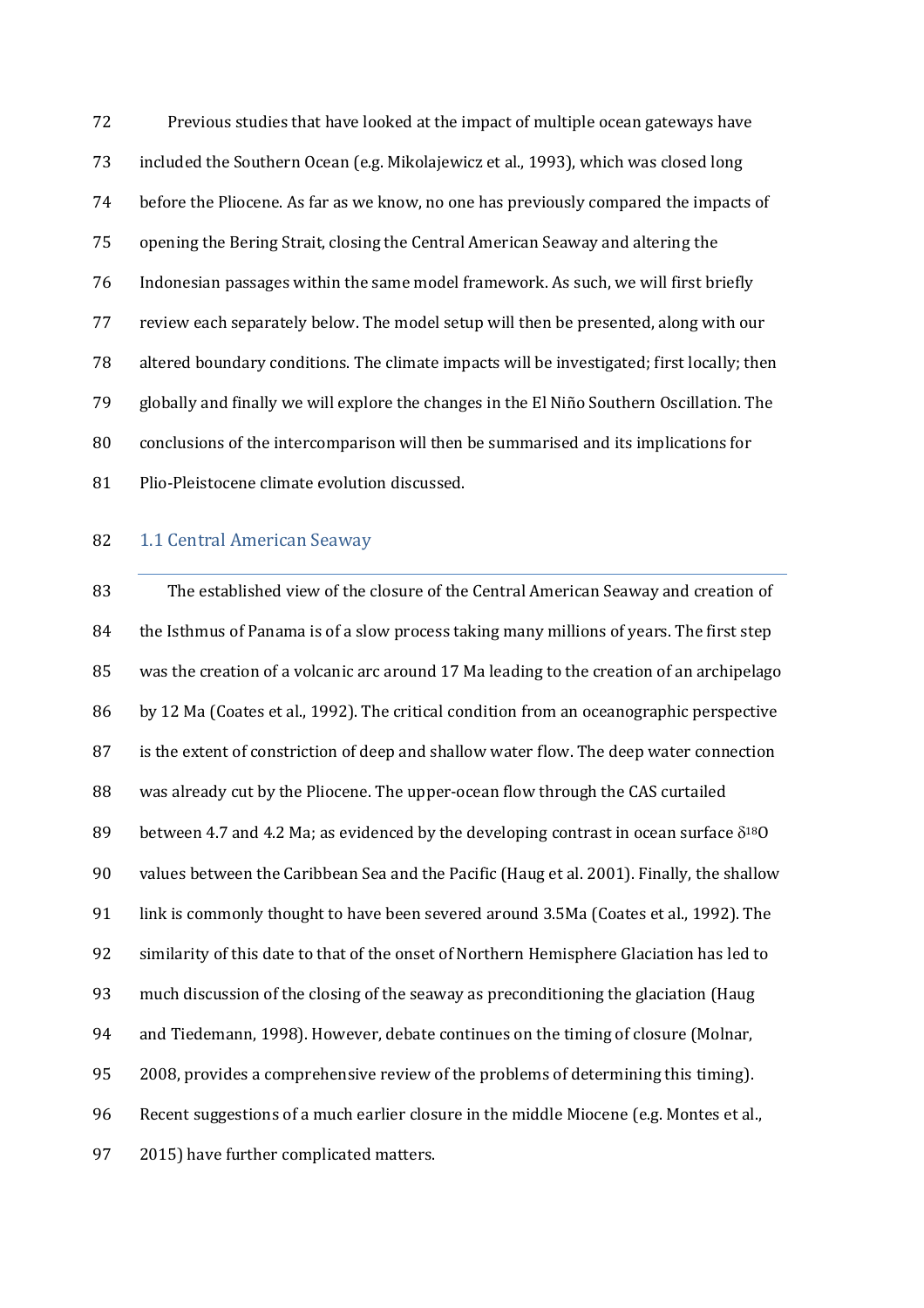Numerical modeling experiments looking at the role of the Isthmus of Panama on the global circulations have been performed by many authors over the past two decades (many compiled by Zhang et al., 2012). From the outset , it was recognized that the Atlantic meridional overturning circulation (AMOC) is weaker with an open seaway (Maier Reimer et al., 1990). How much weaker depends on both the details of the seaway changes and the climate model used (Zhang et al., 2012) as these factors affect the salinity contrast between the North Pacific and Atlantic, which in turn influences the strength of the AMOC. This salinity contrast is maintained largely by atmospheric freshwater transport from the Caribbean into the Eastern Pacific. However, the Central American Seaway provides an oceanic counterbalance to this freshwater flux, weakening the salinity difference and hence the AMOC. Mestas Nuñez and Molnar 110 (2014) note this salinity contrast can also be influenced by other climate changes, such as long-term trends in Pacific sea surface temperatures (SSTs; Fedorov et al. 2013), so 112 salinity changes may not relate solely to tectonic movement.

 Haug and Tiedemann (1998) hypothesize that a strong AMOC (caused by a recent closure of the CAS) was a primer for the onset of Northern Hemisphere glaciation. The 116 consequences of a CAS closure at  $\sim$ 3.5 Ma would be a coeval warming of the North Atlantic. The warmer Atlantic SSTs would have led to increases in precipitation and presumably ice accumulation (Haug and Teidemann, 1998). However, this idea contradicts more recent paleoclimate reconstructions (Lawrence et al., 2010) that suggest gradual cooling in northern high latitudes over the same time period. It is indicative that this cooling had a similar magnitude in northern and southern high latitudes (Fedorov et al. 2013), whereas an AMOC change would typically produce a seesaw SST anomaly about the equator. Furthermore, climate model experiments with interactive continental-ice sheets suggest the increased precipitation does not lead to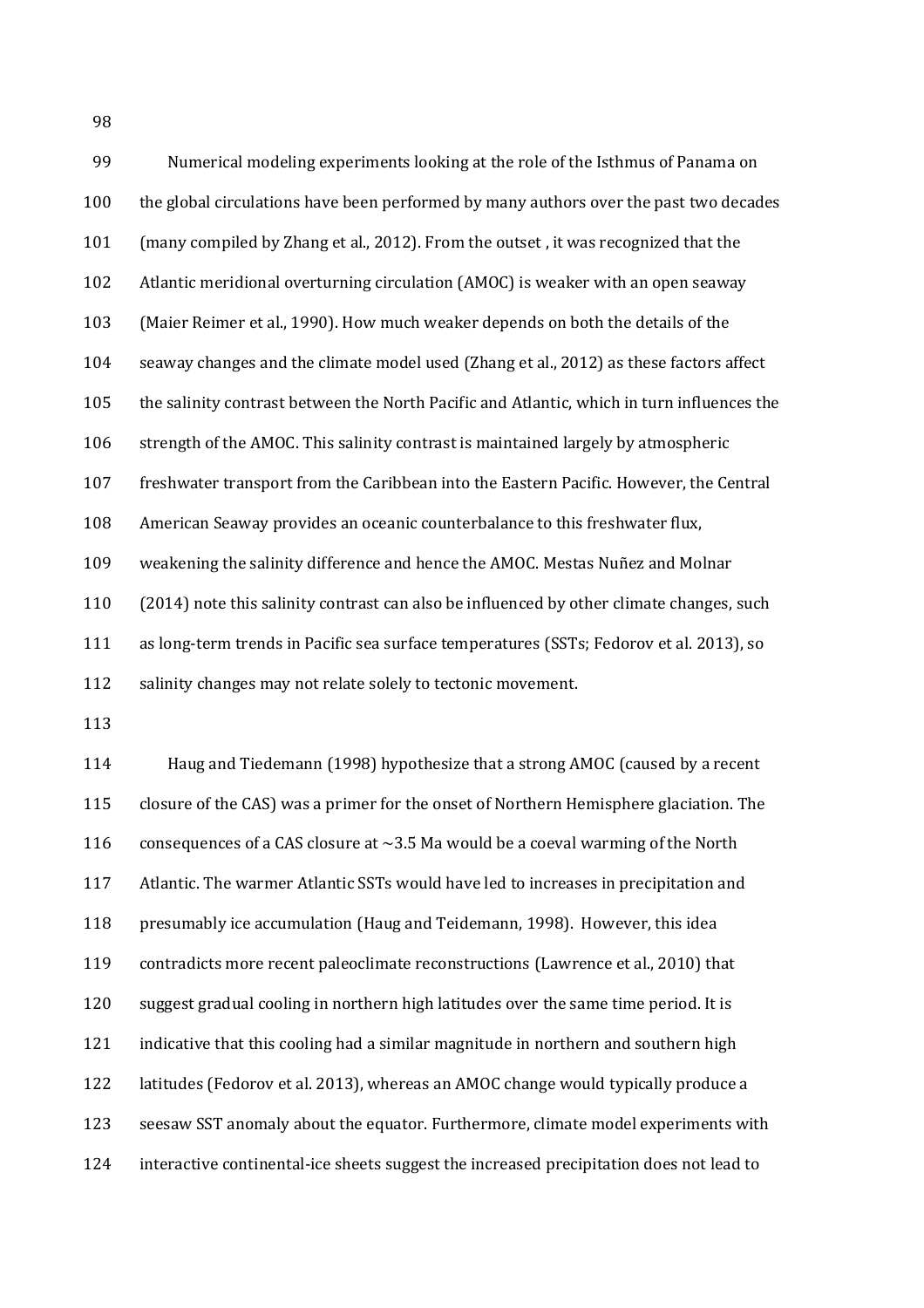greater ice cover over Greenland (Lunt et al., 2008), implying the role of CAS closure for Northern Hemisphere glaciation may be overstated.

128 Indications of an earlier closure of the CAS ( $\sim$  4.4 Ma) have led to suggestions that it caused a shoaling of the tropical thermocline (Steph et al., 2010), which is tentatively supported by model simulations (Zhang et al., 2012). However, for realistic depths of the CAS (a few hundred meters or less) this effect is moderate, shows both thermocline deepening and shoaling along the equator, and has only weak manifestation in SST (Zhang et al. 2012, Fedorov et al. 2013, and Section 3 of the present study).

#### 1.2 Bering Strait

 The Pacific ocean was connected to the Arctic through the Bering Strait in the late Miocene or early Pliocene (Marincovich and Gladenkov, 1999). The Bering Strait is shallow (about 50 m) yet plays an interesting role in the Arctic Ocean circulation as a conduit for fresh water (Woodgate, 2005).

 The timing of the opening of the Bering Strait is not well known. Marincovich and Gladenkov (1999) find that the Bering Strait was permanently closed prior to 4.8 Ma from biogeographic evidence. Ocean-only experiments also suggest the closure of the CAS reverses the flow in the Bering Strait (Maier Reimer et al., 1990). The Pliocene Model Intercomparison Project (PlioMIP) provides global land-sea mask reconstructions for the period 3.2-3.0 Ma. The Bering Strait was considered open in the first set of PlioMIP experiments (Dowsett et al., 2012), but is closed in the recent reconstruction (Haywood et al., 2014). As the Bering Strait is/was so shallow, the timing and nature of its opening is also contingent on global sea level changes (Hu et al., 2010). The uncertainty in Pliocene sea levels have a significant impact in this instance, with the 150 observational error of ±10 m probably being overly optimistic (Dutton et al., 2015).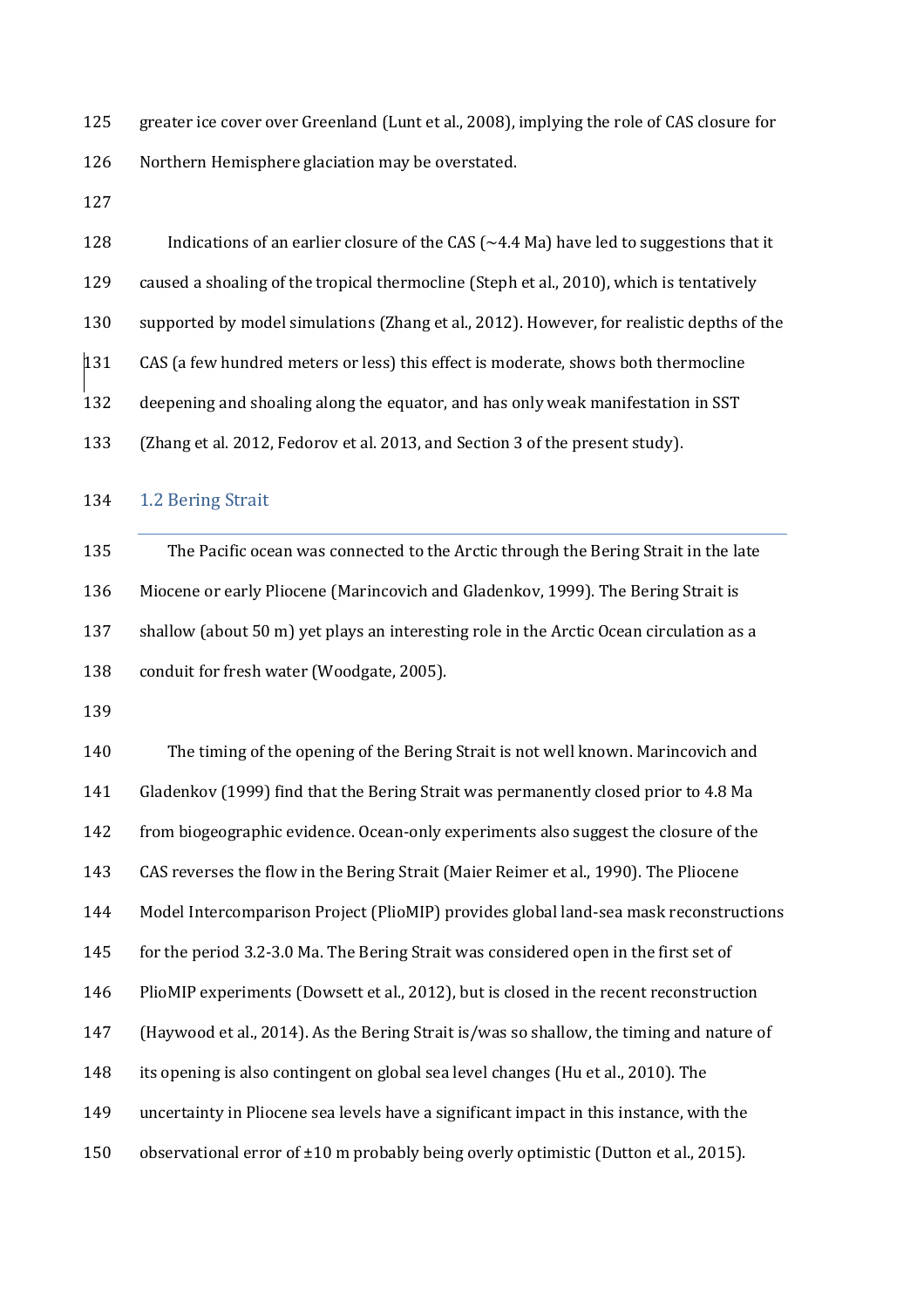Numerical and theoretical studies have shown a role for the Bering Strait in controlling the strength and stability of the AMOC (Shaffer, 1994; Wadley and Bigg, 2002; De Boer and Nof, 2004). This occurs as the Bering Strait helps determine the salinity of the Arctic and hence the North Atlantic, by regulating the flow of relatively fresh water from the North Pacific. Simulations by Hu et al. (2010) looked at the impact of rapid changes in the Bering Strait controlled by sea level changes during a glacial cycle. They posited a feedback involving the Laurentide ice sheet, the AMOC and the Bering Strait – suggesting a role in glacial climate variability. Here we are thinking more about its impacts in the Late-Miocene/Pliocene and so do not use a glacial baseline for our experiments.

#### 162 1.3 Indonesian Throughflow

 Since detaching from Antarctica in the Early Eocene, the continent of Australasia has been moving slowly northwards towards the Equator (Hall, 2002). The most northerly tip of Australasia, namely the Bird's Head of Papua New Guinea, is now within 1° of the Equator. It is so close to the island of Halamahera to the north of the Equator that there are no channels through which deep water may pass between them. It is assumed that this deep channel closed during the Pliocene (Hall, 2002); however more precise, direct dates are not available.

 One effect of this deep channel closing may have been to shift the source of the Indonesian Throughflow from Southern to Northern Pacific subtropical waters (Rodgers et al., 2000). Potential traces of such behavior has been observed in the paleoclimate record (Karas et al., 2009), who find a cooling and freshening of the subsurface waters entering the Indian ocean from the Pacific after 3.5 Ma. It has been suggested that such a change could have had global climate consequences, including the aridification of East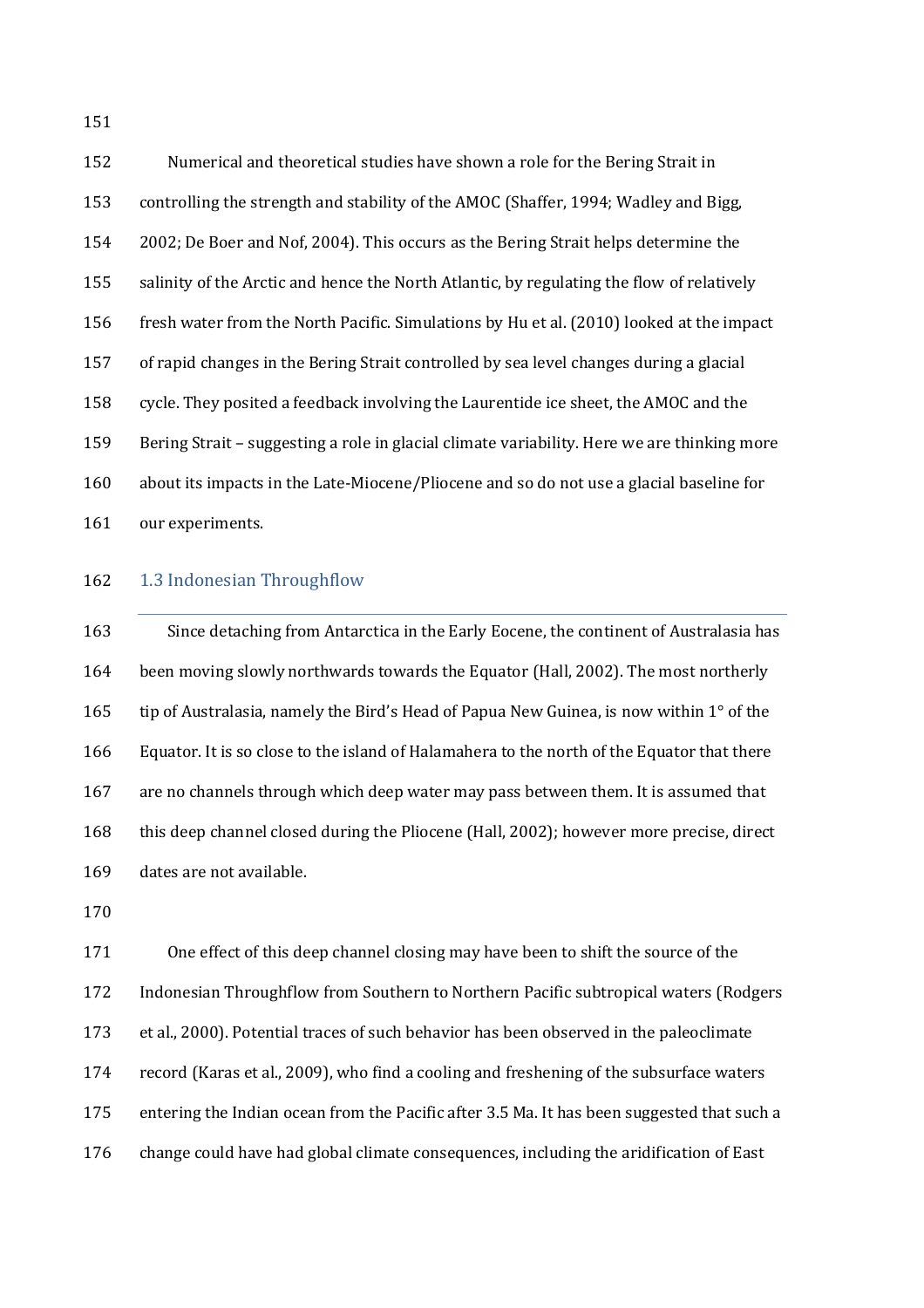Africa during the Pliocene (Cane and Molnar, 2001), but subsequent model simulations 178 did not support that idea (Jochum et al., 2009; Krebs et al., 2011).

 Krebs et al. (2011) found that Indonesian changes could explain some of the large ecological changes observed in Australia during the Plio-Pleistocene. Jochum et al. (2009) found little global climate impact with both coupled and ocean-only mode of CCSM3 (an earlier version of the model used here). They saw a small warming of the Central Equatorial Pacific and alterations in the statistical properties of ENSO. Modeling results of Fedorov et al. (2013) also did not support Indonesian constriction as an explanation for the changes in patterns of tropical Pacific SSTs they had diagnosed. Here, we expand upon that analysis.

 Changes in the pathways of the Indonesian Throughflow are not the only method by which changes in topography in this region may affect global climate. Recent work on dynamic topography (Rowley et al., 2013) allows for the exposure of shallow shelves in the region due to mantle convection (Haywood et al., 2014). Exposure of the Sunda and Sahul shelves at the Last Glacial Maximum are thought to have affected the atmospheric Walker circulation (DiNezio et al., 2011). Likewise, Molnar and Cronin (2015) suggest a gradual increase in the exposed landmass of the Maritime Continent since 5 Ma played a 196 role both in the  $CO<sub>2</sub>$  drop seen during the Plio-Pleistocene and the evolution of the Walker circulation. Brierley and Fedorov (2011) show changes in tidal mixing in the Banda Sea (arising from changes in bathymetric roughness) could be sufficient to drive changes in throughflow properties, yet hard to constrain from the geologic record.

## **2. Method**

## 2.1 Community Earth System Model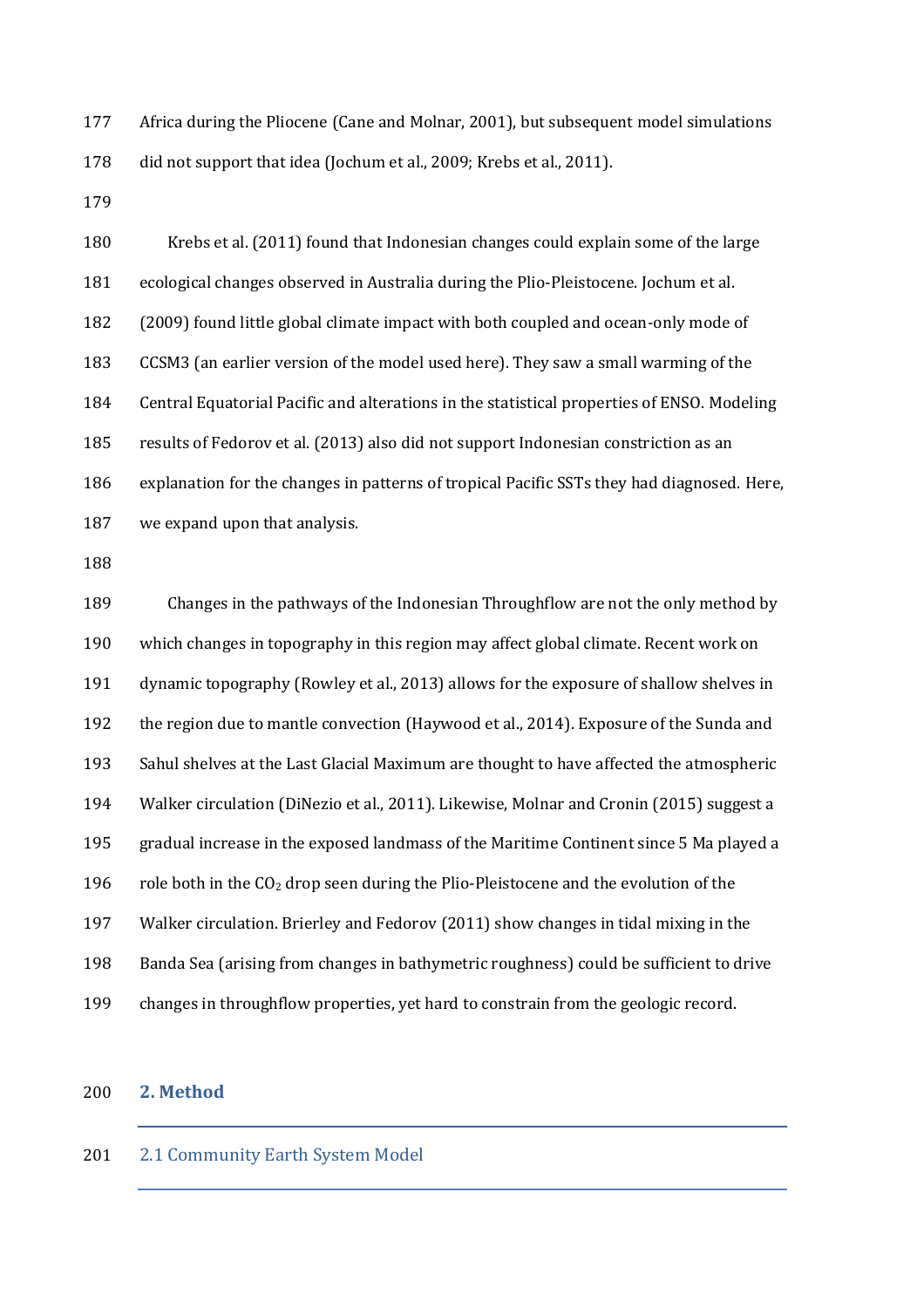| 202 | All the simulations presented in this comparison study use the Community Earth              |
|-----|---------------------------------------------------------------------------------------------|
| 203 | System Model (CESM; Gent et al., 2011). This is the most recent generation of the           |
| 204 | coupled general circulation model developed by the National Center for Atmospheric          |
| 205 | Research (NCAR). This model involves fully dynamical atmosphere and ocean                   |
| 206 | components with representations of the land surface and sea ice. These simulations are      |
| 207 | performed with the (relatively) low resolution version developed for paleoclimate           |
| 208 | studies (Shields et al., 2012). The atmosphere and land models have a horizontal            |
| 209 | resolution of T31 (3.75° x 3.75°) with 26 atmospheric vertical levels. The land model       |
| 210 | involves biochemistry and semi-dynamical vegetation that grows and dies-back with the       |
| 211 | seasons, however the land-cover proportions are prescribed throughout the                   |
| 212 | simulations. The ocean has a rotated grid with a pole under Greenland. It has a nominal     |
| 213 | resolution of 3° and 60 vertical levels, along with suitable parameter settings (Shields et |
| 214 | al., 2012). More precisely, we use CESM version 1.0.2 at T31_gx3 resolution with            |
| 215 | component setting B1850_CN.                                                                 |

 The treatment of the sub-grid scale mixing has become significantly more sophisticated than previous model generations, which relied predominantly on the Gent-McWilliams parameterization (Gent et al., 2011). Of relevance to this study are parameterizations of Nordic overflows (Danabasoglu et al., 2010), sub-mesoscale mixed layer eddies (Fox-Kemper et al, 2010) and abyssal tidal mixing (Jayne, 2009). The overflow parameterization improves the representation of dense water crossing a sill and entraining water as it sinks. It would only be relevant for the sill in the newly- created Central American Seaway, yet the density gradient here is not sufficient to necessitate its implementation.

 The simulation used as a control is a 500 year extension from the preindustrial run described in Shields et al. (2012). The simulation with an altered New Guinea,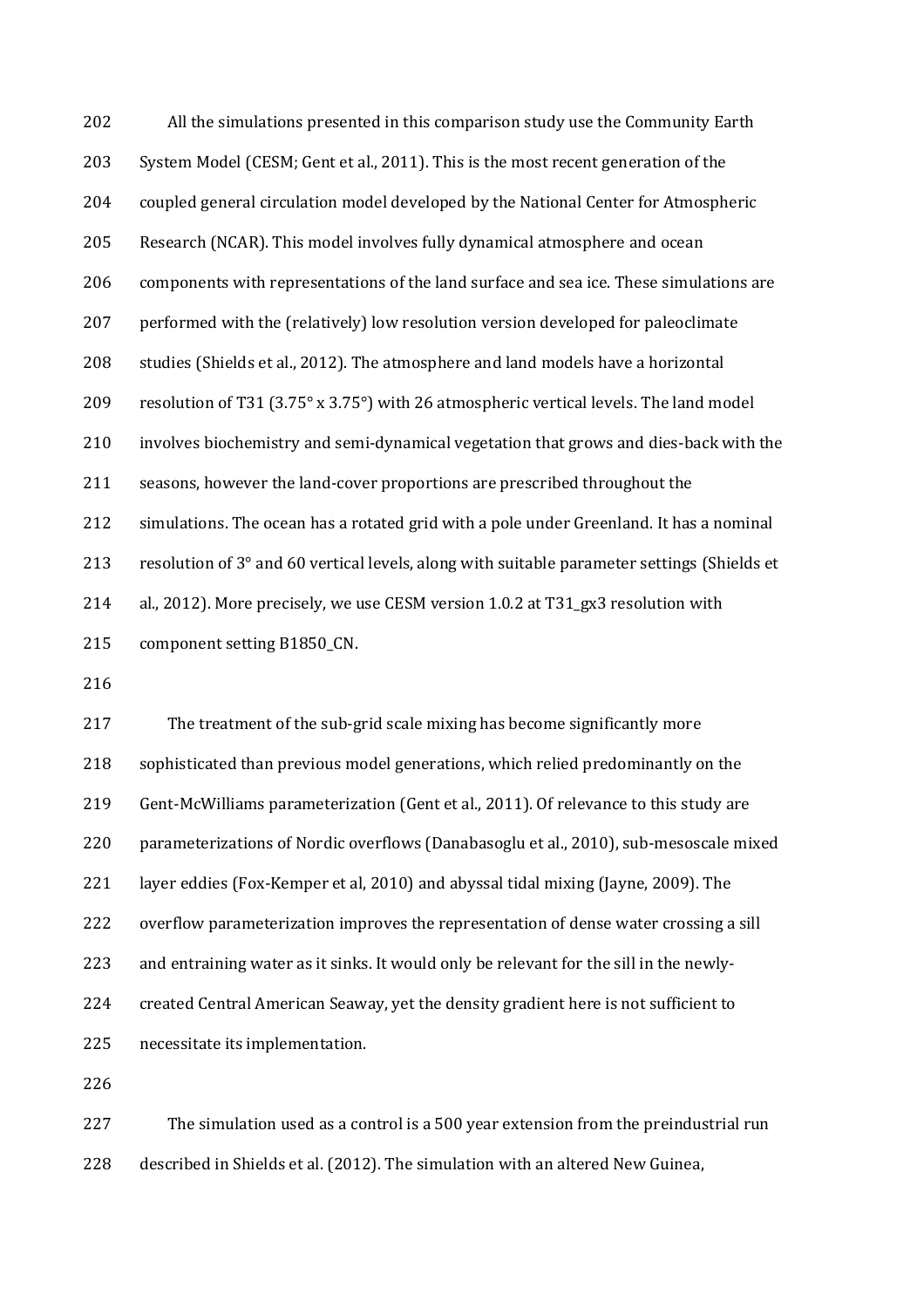"Indonesia", is also 500 years long starting from the same initial conditions. Assessment of the degree of equilibration was made through inspection of the global average top of 231 the atmosphere heat flux imbalance, and surface and deep ocean temperature trends (Supplementary Figure 1). The simulations involving the closing of the Bering Strait, "Bering", and the opening of the Central American Seaway, "Panama", showed trends in the deep ocean and so were integrated for 1500 and 2400 years respectively. Even after such long times neither simulation is fully equilibrated throughout the ocean, yet the 236 trends in the AMOC are hard to distinguish from internal variability at this point (sect. 4.5). The results shown here are the difference in the final 200 years of each simulation compared to the Control.

## 2.2 Application of boundary condition changes

 All of the simulations described here are sensitivity studies: meaning that the gateway change is the only imposed difference from the control simulation. To alter the Central American Seaway and the Indonesian Archipelago, we have converted land grid points into ocean. This requires some assumptions to be made about the ocean bathymetry (Figure 1). The new ocean grid points in Indonesia were set at the average depth of the neighboring locations, leading to a depth of 500m. For the open Central American Seaway, a value of 150m was chosen for the sensitivity test (Fig. 1). This sill depth is shallower than some of the simulations in the multi-model comparison of Zhang et al. (2012), but still three times the depth of the present Bering Strait. The suggestion by De Schepper et al. (2013) that the CAS was temporally closed by the sea level fall 250 during MIS M2 glaciation at  $\sim$ 3.3 Ma implies a sill depth of at most 65 m. Previous work has suggested that changes in tidal mixing may have been important in Indonesia during the Pliocene (Brierley and Fedorov, 2011). Therefore, rather than turning off the abyssal tidal mixing (as proposed by Paleoclimate Working Group, 2015, for palaeoclimate simulations), the prescribed energy flux field was interpolated over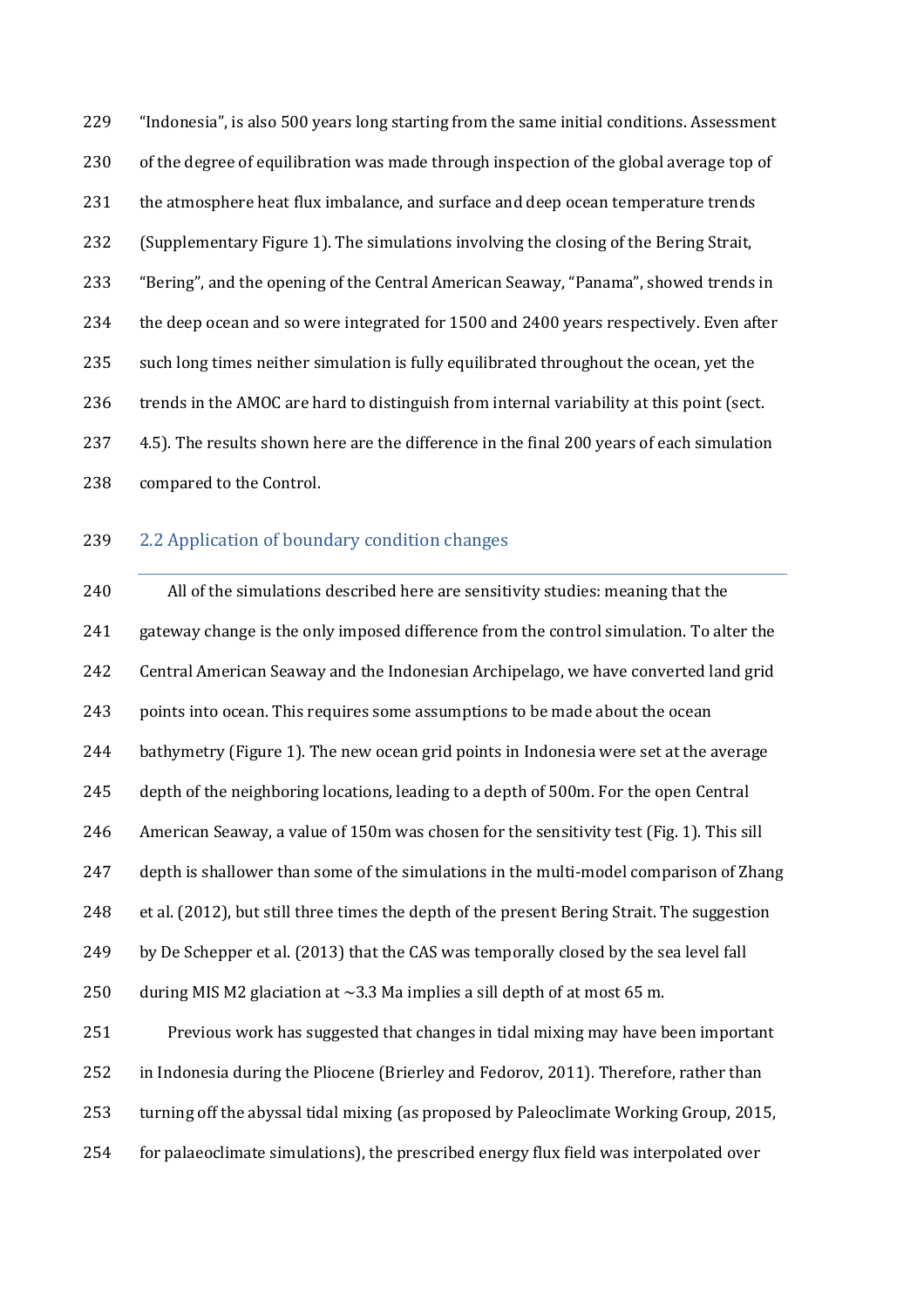new ocean locations, although this is probably second-order to the bathymetric changes. Appropriate river routings and other ancillary files were created using the altered bathymetry (Paleoclimate Working Group, 2015). The potential land dataset used to create CESM boundary conditions at finer resolutions has sufficient island data that realistic preindustrial values were prescribed for the new land points after the closing of the Bering Strait (Fig. 1). This prevented arbitrary choices of the new land cover, and results in roughly 40% deciduous broadleaf boreal shrub, 30% bare ground and 30% Arctic C3 grass.

## 2.3 Statistical Significance

 The importance of any changes observed in this article is assessed by comparing to the model's internal variability. Reliably estimating the model's multi-centennial internal variability is problematic and therefore we adopt a conservative approach and use the control run to estimate the internal variability on a shorter timescale. The 500 year long preindustrial run has been subdivided into twenty different segments, each 25 years long. Differences are considered statistically significant if they fall outside the two- tailed 95% confidence range assuming the segments are independent samples of a normally distributed noise caused by internal variability. In the following figures, stippling indicates significant anomalies (in spatial maps) whilst diagonal hatching indicates non-significant anomalies (in the plots of overturning streamfunction).

## **3. Local impacts**

 Unsurprisingly, altering each gateway leads to changes in the local oceanographic conditions that are significantly different from the model's internal variability. We present the transports of mass, heat and salt (Table 1) along with velocities of the upper 150 m of the ocean near the gateways (Figures 2 & 3).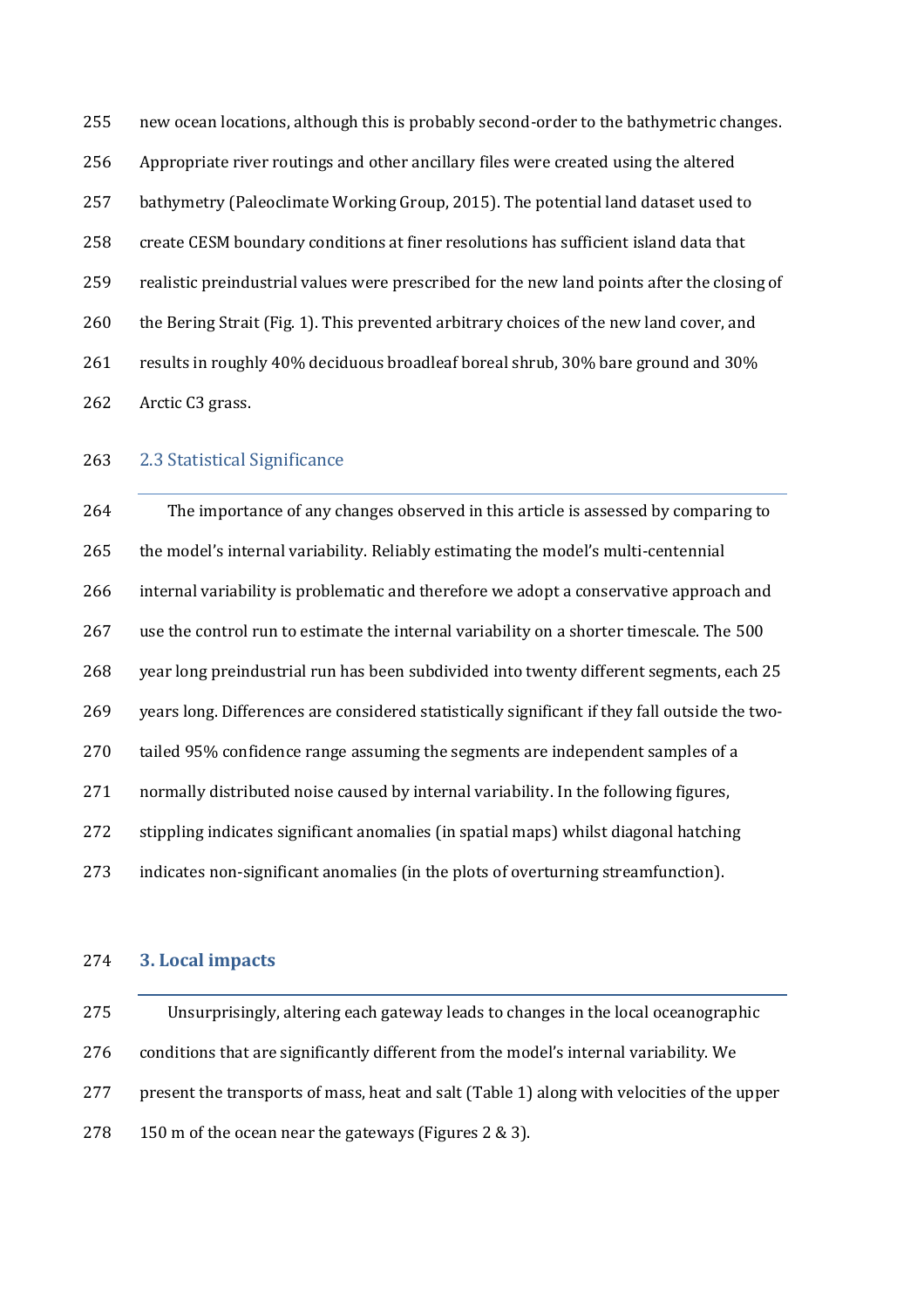#### 3.1 The Central American Seaway

 Opening the Central American Seaway leads to a net flow from the Pacific to Atlantic with a volume of 3.7 Sv (Table 1). This flow is at the lower end of the range in Zhang et al. (2012), but is to be expected as its cross-sectional area is substantially less than those with deeper sill-depths. The flow is achieved by a northward current flowing up the Colombia's Pacific coast partly balanced by a westward flow through what is presently Costa Rica (Fig. 2e). In fact, there is some recirculation occurring, as water flowing along 286 the Colombian coast is entrained into the larger Atlantic western boundary current within the Caribbean. In the Pacific, there is an extension of the southward current flowing along the Mexican coast. When this newly strengthened current reaches the mouth of the Central American Seaway, it in turn leads to greater recirculation.

#### 3.2 The Bering Strait

 The Bering Strait is presently open, but only reaches depths of up to 40m in the model (Fig. 1) and so does not support as large a flow as the other gateways. Closing the Bering Strait deprives the Arctic Ocean of this inflow, which is a source of freshwater because of the low salinity of the northern Pacific (Woodgate, 2005). The salt transport is provided in Table 1, yet the virtual freshwater transport is perhaps more enlightening. The average density of water flowing through the Bering Strait is 1026.5 297 kg/m<sup>2</sup> meaning that the salt transport is equivalent to a mass transport of 0.869 Sv of 34.8 psu sea water. The Bering Strait in CESM therefore transports approximately 0.037 Sv of freshwater, about half the observational estimate (Woodgate, 2005). Surprisingly the strong changes in upper-ocean flow (Fig. 2c) do not extend past the Aleutian Islands into the North Pacific. There are significant changes in the Arctic Ocean that are more widely felt, primarily downstream of the Strait in the Beaufort Gyre.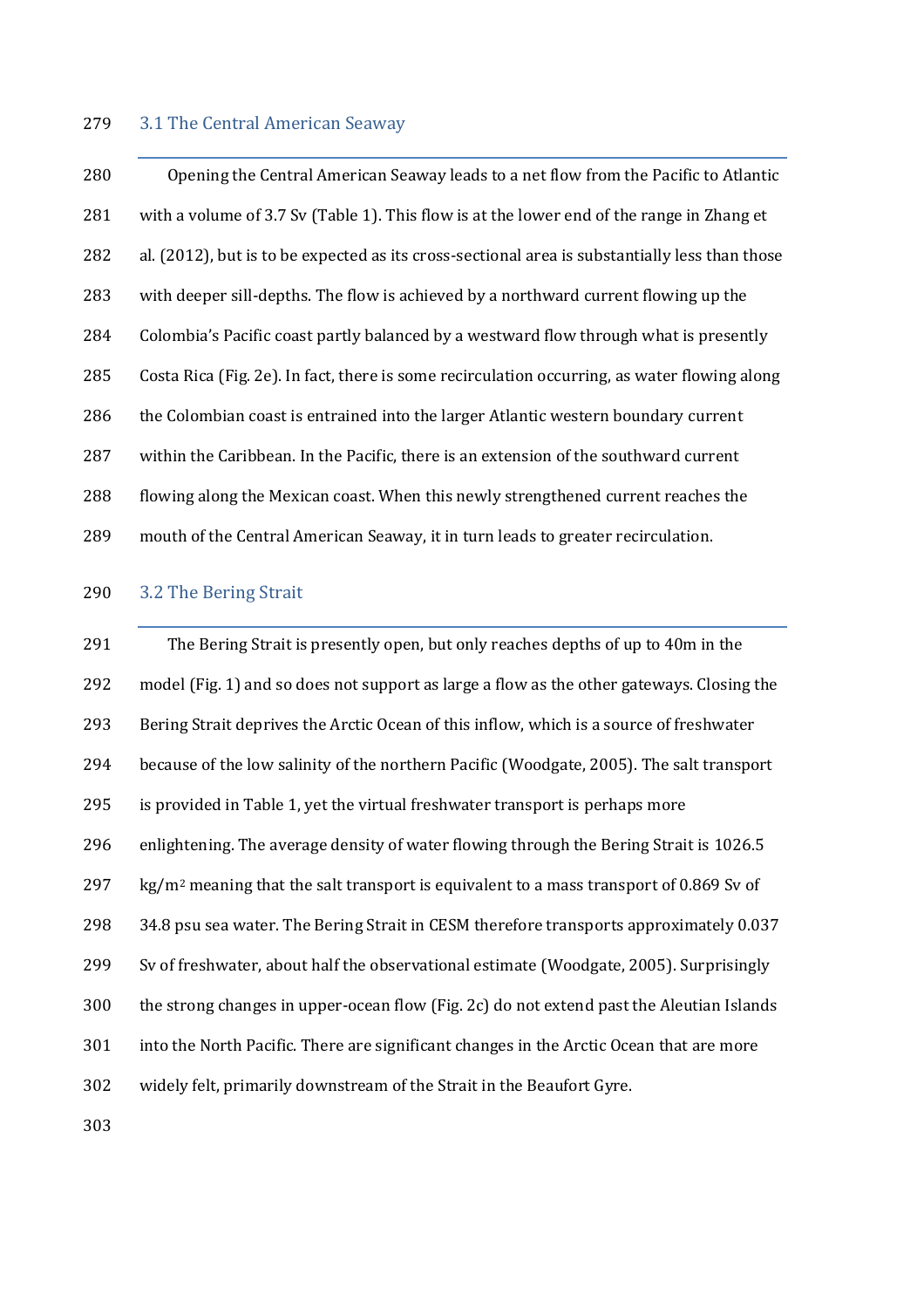Recent palaeoceanographic work has found evidence of a progressive Pliocene

- cooling south of the Strait (Horikawa et al., 2015). This cooling has been interpreted as a
- consequence of a flow reversal in the Strait caused by the closing of the Central
- American Seaway (Maier Reimer et al., 1990). There is a Northward flow of both heat
- and salt in all the simulations (Tab. 1) suggesting an alternate paleoclimatic
- interpretation is required perhaps revolving around changes to the Bering Strait itself.

#### 3.3 Indonesian Throughflow

 Observational estimates of the Indonesian Throughflow are 15 Sv emerging into the Indian Ocean, with 13 Sv entering the region directly from the Pacific Ocean (Gordon et al., 2010). The model underestimates the net outflow slightly (13.8 Sv, Tab. 1), but considering its coarser resolution in relation to other recent studies (Jochum et al., 2009; Krebs et al., 2011), it is reasonable.

 In the simulation without the northern extension of New Guinea, there is a significant reduction in throughflow (Tab. 1). There is a strong increase in flow entering the Makassar Strait/Molucca Sea (Fig 3b; the model does not resolve Sulawesi so they form a single entity). However, this is negated by an even greater increase in the flow around the northern edge of New Guinea into the Pacific. There is a weakened outflow resulting from this, although the flow through the Tasman Sea has been somewhat strengthened.

 Interestingly, changes in all three gateways investigated have significant impacts on the Indonesian Throughflow (Tab. 1). The closing of Bering Strait increases the mass transport by just over 1.5 Sv. The opening of the Central American Seaway causes the throughflow to reduce by 35%. Both of these changes are consistent in sign and relative magnitude with changes to the AMOC (section 4.5) driving a global ocean conveyor.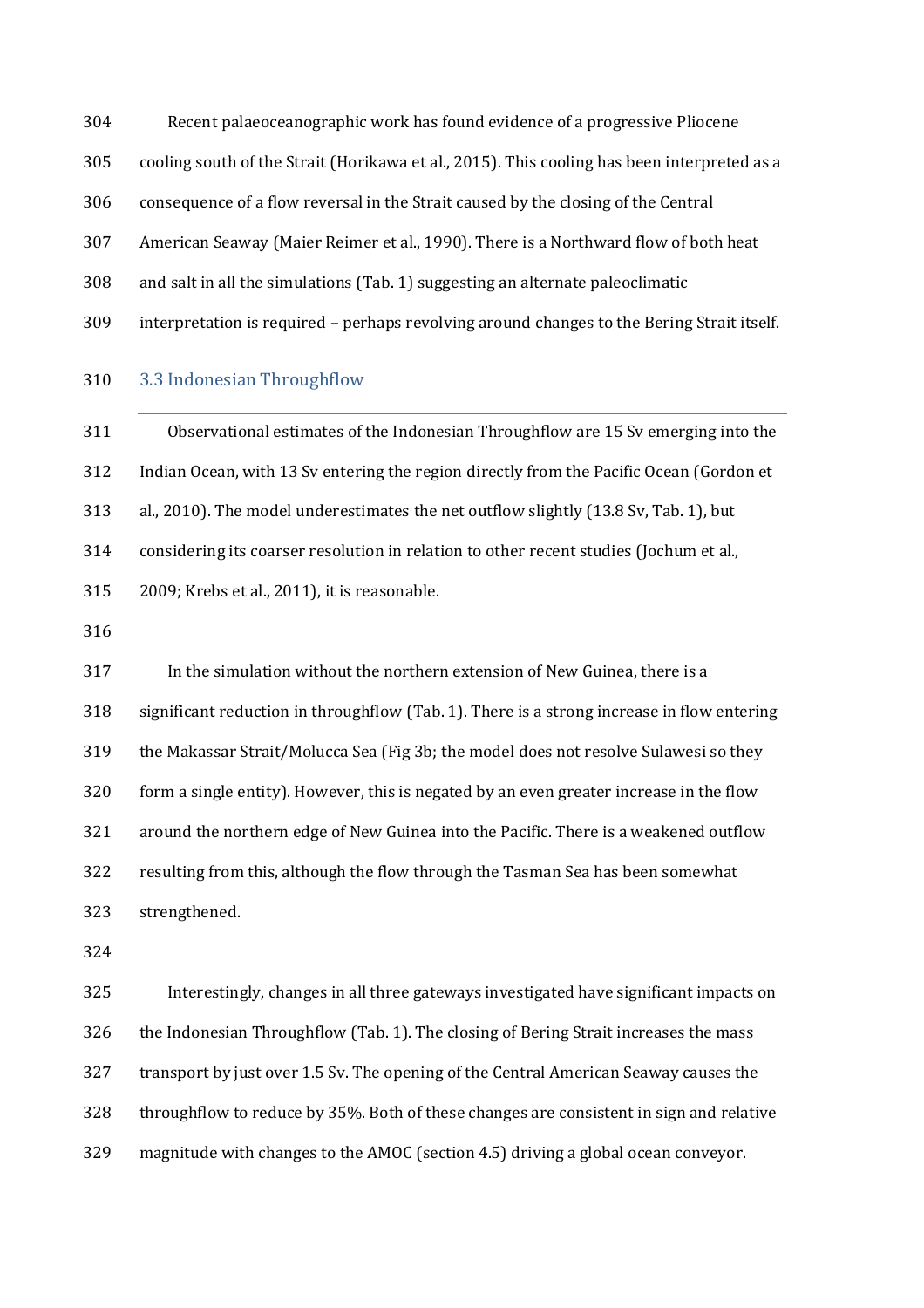## **4. Global climate impacts**

| 331 | The majority of the discussion of gateways in the paleoceanographic literature              |
|-----|---------------------------------------------------------------------------------------------|
| 332 | centres on the role they may play in long-term climate evolution. This assumes that the     |
| 333 | gateways have remote impacts, leading to either global changes (Haug and Tiedemann,         |
| 334 | 1998) or at least changes elsewhere (Cane and Molnar, 2001). In this section, we            |
| 335 | compare several global diagnostics between the simulations. We present these                |
| 336 | diagnostics in the conventional sense for sensitivity studies (i.e. perturbed - control).   |
| 337 | This is opposite to the chronological sense of the changes, which would be <i>control</i> - |
| 338 | perturbed (i.e. after - before).                                                            |
| 339 | 4.1 Poleward heat transports                                                                |
| 340 | The opening of the Central American Seaway causes the largest alterations in the            |
| 341 | poleward heat budgets (Fig. 4). It reduces northward ocean heat transports at most          |
| 342 | latitudes and increases the atmospheric transports at all latitudes. The two changes do     |
| 343 | not compensate completely leaving a net alteration in the Tropics (Fig. 4b). The            |
| 344 | anomalous northward atmosphere heat transports is associated with a southward               |
| 345 | movement of the inter-tropical convergence zone (ITCZ) and reduced temperature              |
| 346 | gradient between the Northern and Southern hemispheres. This southward ITCZ shift           |
| 347 | leads to a reduced dominance of the Southern Hadley cell (not shown). The relative          |
| 348 | strengthening of the Northern Hadley Cell allows it to transport more heat northwards.      |
| 349 | The reduced ocean heat transport is associated with both AMOC changes (sect 4.2) and        |

changes in the subtropical cells.

 Shifting Indonesia causes a marginally significant increase in the atmospheric heat transport near the Equator. The closing of the Bering Strait causes no significant changes in the combined heat transport (Fig. 4b). There is an increase in the ocean heat transport with a maximum at 35 °N, likely associated with changes in the AMOC.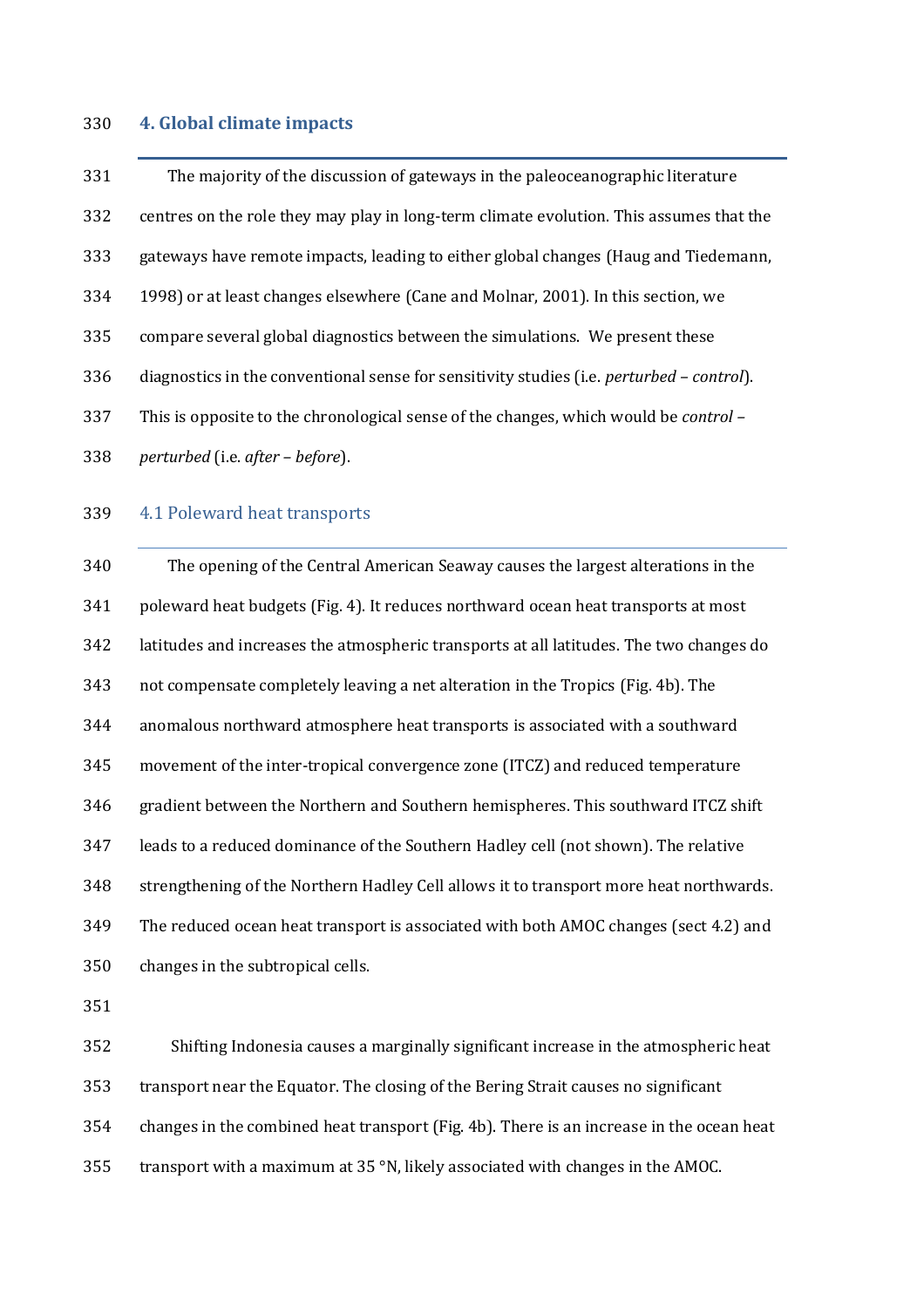## 4.2 Meridional overturning circulation

| 358 | The preindustrial control simulation shows a peak in the zonal mean meridional             |
|-----|--------------------------------------------------------------------------------------------|
| 359 | overturning streamfunction in the Atlantic occurring at a depth of 1 km around 35 °N       |
| 360 | (Figure 5b). The Antarctic bottom water cell is weak - a feature of all resolutions of     |
| 361 | CESM (Danabasoglu et al., 2012). A pair of shallow subtropical overturning cells exists in |
| 362 | the upper 250 m, with upwelling occurring on the equator.                                  |
| 363 |                                                                                            |
| 364 | The temporal evolution of the maximum of the meridional overturning                        |
| 365 | streamfunction in the North Atlantic shows little evidence of secular trends beyond 100    |
|     |                                                                                            |

years in either the control or Indonesian simulations (Fig. 5a). There are AMOC changes

in both the Bering Strait and Central American Seaway simulations emerging over the

 first 500 years. These simulations were integrated for a further 1000 and 1900 years respectively, allowing any recovery to occur. The recovery is most notable in the CAS simulation (Fig. 5a) and is predominantly complete after 1500 years (though there is still drift in the deep ocean, Supplementary Fig 1). The AMOC continues to exhibit a strong centennial to multi-centennial internal variability (to be discussed elsewhere). Only changes in the mean state are discussed here.

 A closed Bering Strait causes an increase in the deep overturning cell throughout the Atlantic (Fig. 5d). This reaches a maximum of 2.5 Sv and is statistically distinguishable down to 4 km. An open Central American Seaway has the reverse response (Fig. 5e) and leads to significant weakening and shoaling of the AMOC (as observed by previous authors e.g. Maier Reimer et al., 1990; Zhang et al., 2012). The weakening seen here is among the lowest of the results complied by Zhang et al. (2012), but it also has one of the shallowest sill depths of their simulations. Interestingly with this shallower sill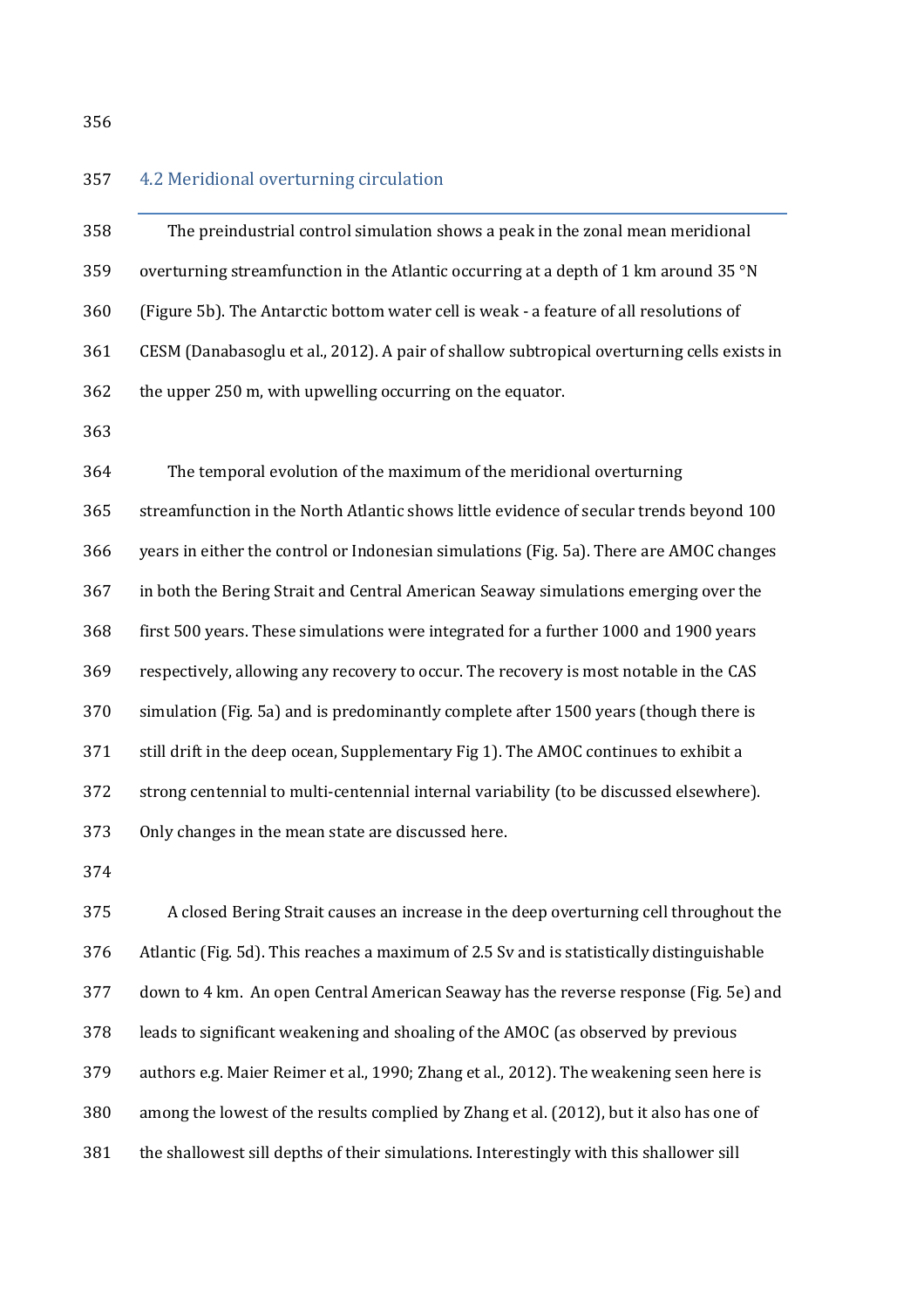depth (more appropriate for the Pliocene) the impact of the CAS on the AMOC has a very similar magnitude as that of the Bering Strait. This was not foreseen in the first 500 years of simulation. The recovery means that if the AMOC response to the opening of the CAS was taken after, say, only 500 years (as in Lunt et al., 2007) it would be over- estimated by factor of two (Fig. 5a). Alterations in the Indonesia bathymetry have no significant impacts on the AMOC (Fig. 5c). In general, the changes in AMOC are accompanied by changes in the North-South surface salinity gradient in the Atlantic of roughly 1 psu (see sect 4.5).

#### 4.3 Surface Temperature Changes

 All three simulations show statistically significant changes in surface air temperature at different regions (Fig. 6). These surface air temperature changes are very similar to the underlying SST changes, so the SSTs are not shown here.

 In the Indonesia simulation, there are no significant temperature changes directly overlying the boundary alterations (Fig. 6a). There is a cooling over the Yellow Sea and a warming of the Eastern Equatorial Pacific. It is not clear why the Arctic warms just north of the Bering Strait, especially given the lack of significant changes in the flow through the Bering Strait itself (Tab. 1). We suspect this may be part of internal variability in the model or atmospheric teleconnections.

 A closed Bering Strait leads to a local cooling, yet the largest region of significant changes is a warming in the North Atlantic (Fig 6b). The impacts of closing the Bering Strait on Pacific surface temperatures appear marginal. The warming in the Southern Ocean is counter to a bipolar seesaw response to a strengthened AMOC, and is instead collocated with weakened surface wind stresses (not shown).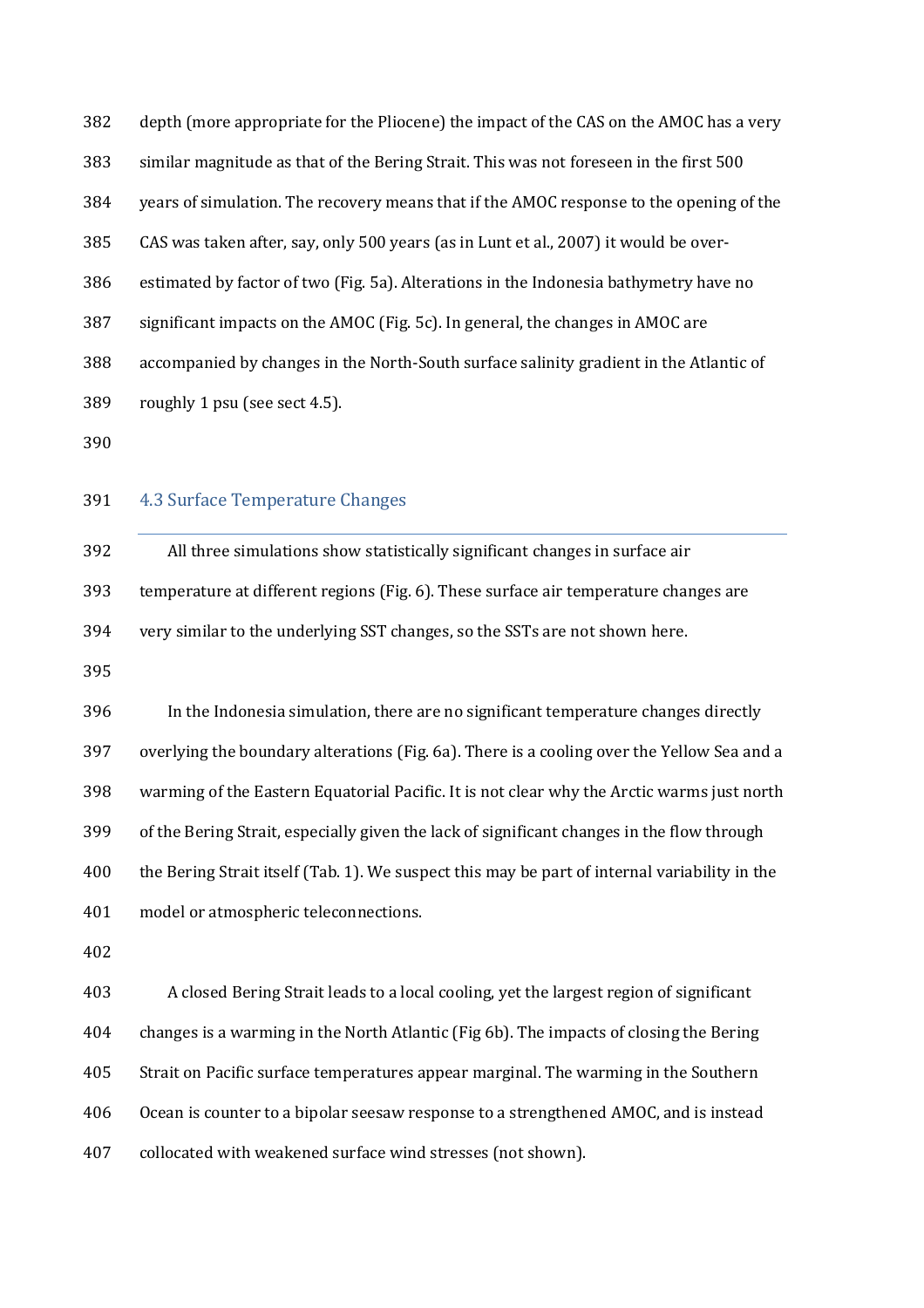The opening of the Central American Seaway demonstrably had a global impact (Fig. 6c). It alters the inter-hemispheric temperature gradient, by cooling the Northern Hemisphere and warming the Southern. Interestingly the changes in the higher latitudes of the North Atlantic (the sinking region of the AMOC) are not statistically significant according to the metric used here (sect. 2.3). The lack of statistical significance may be influenced by the sea ice edge of the pre-industrial control simulation, which has a southward bias into the region (Shields et al., 2012). Intriguingly, a strong cooling occurs in the Subarctic North Pacific. While it is insufficient to activate a Pacific MOC, it may indicate a tendency towards a modified version of the ocean global conveyor that is known to be impacted by tropical gateways (von der Heydt and Dijkstra, 2008).

#### 4.4 Precipitation

 The changes in annual average precipitation caused by the gateway changes are generally less than those for temperature (Fig. 6). In general, changes in either the Bering Strait or Indonesia do not show systematic changes in precipitation of local or global extent. Specifically, the simulation with alterations to Indonesia (Fig. 6d) does not show either the rainfall changes over Africa hypothesized by Cane and Molnar (2001) or over Australia as modeled by Krebs et al. (2011). The Indonesian simulation does show increased precipitation over the Eastern Equatorial Pacific, probably associated with its altered ENSO properties (see section 4.7). The warming in the North Atlantic caused by 428 the closing of the Bering Strait is also associated with increased precipitation there (Fig. 6e).

 Opening the Central American Seaway causes significant regional precipitation changes in the Eastern Tropical Pacific and Tropical Atlantic (fig. 6f). These show the southward shift in the ITCZ associated with the reduction in the inter-hemispheric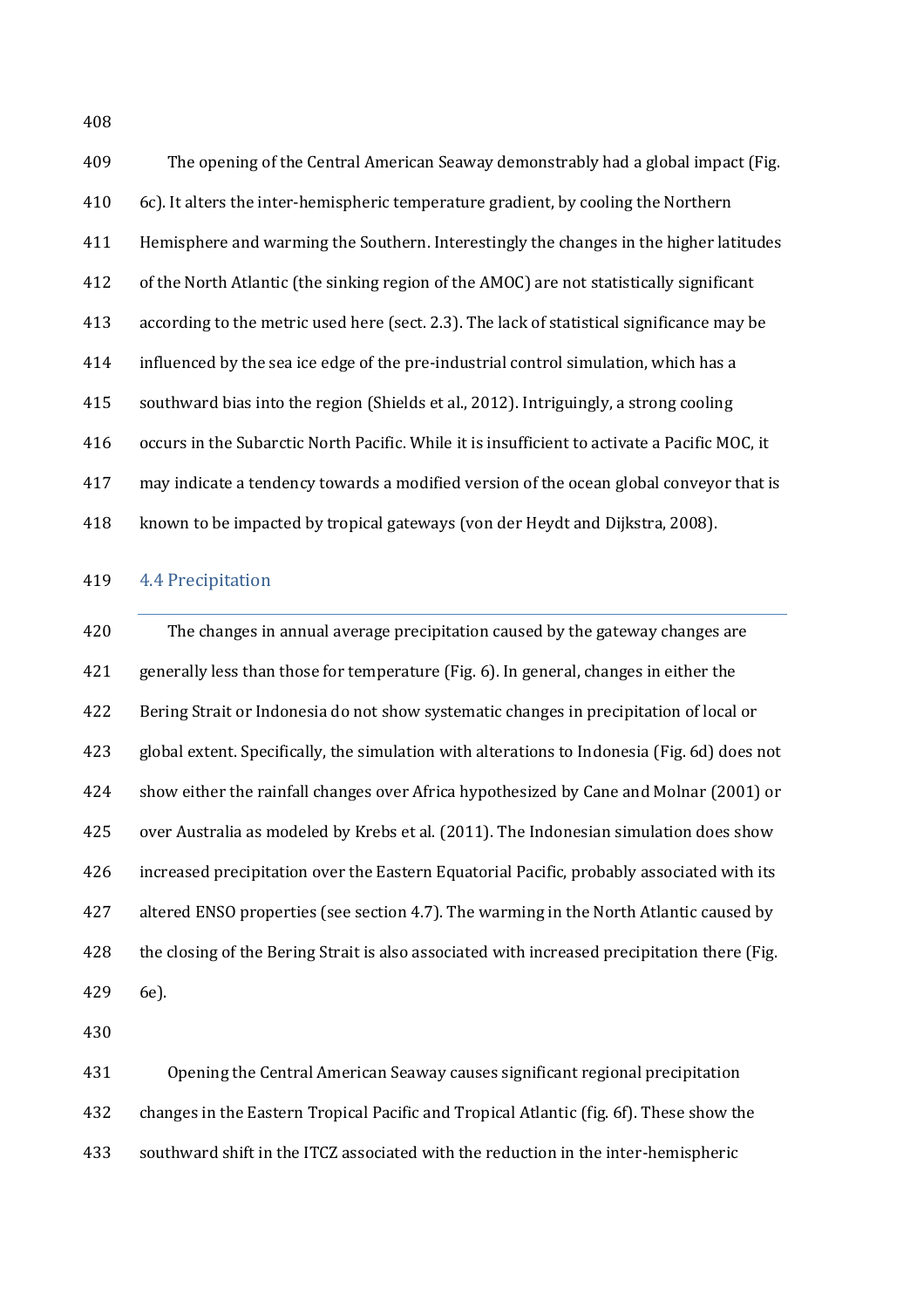temperature gradient discussed above. The reduction in rainfall on either side of the Isthmus of Panama shows a further alteration of the inter-ocean freshwater flux. Not only is there a freshwater flux transport through the opened seaway from the Pacific to the Atlantic (Tab. 1), there is also a weakened freshwater transport going the other direction in the atmosphere.

#### 4.5 Surface salinity

 The changes in salt transport through the ocean gateways (Tab. 1) and their impact on the freshwater budget of the ocean would be expected to alter the ocean's surface salinity structure (Fig. 7). The impact of altering the Indonesian gateway leads to changes in the tropical Pacific salinities (Fig. 7a). These changes are not collocated with the temperature (Fig. 6a) and precipitation changes (Fig. 6d), but are presumably related. Preventing the flow of relatively fresher water in the Arctic Ocean by closing the Bering Strait, leads to the Arctic becoming significantly saltier (Fig 7b). This signal is able to propagate into the North Atlantic, causing the Labrador Sea to become 0.5 psu 448 saltier. The rest of the ocean becomes fresher as a consequence, leading to an increased salinity gradient between the North and South Atlantic. The initially counter-intuitive freshening north of the Bering Strait is caused by weaker circulation in region (Fig. 2; Wadley and Bigg, 2002).

 Globally the impact of opening the Central American Seaway makes the ocean surface significantly saltier. Intriguingly the salinity reduction in the North Atlantic is relatively weak (Fig. 7c), but joined with the saltier South Atlantic leads to a robust decrease in the salinity gradient consistent with the weakened AMOC (Fig. 5e). The increased surface salinity in the Arctic may arise from increased sea ice formation due to the colder temperatures.

#### 4.6 Thermocline changes in the tropics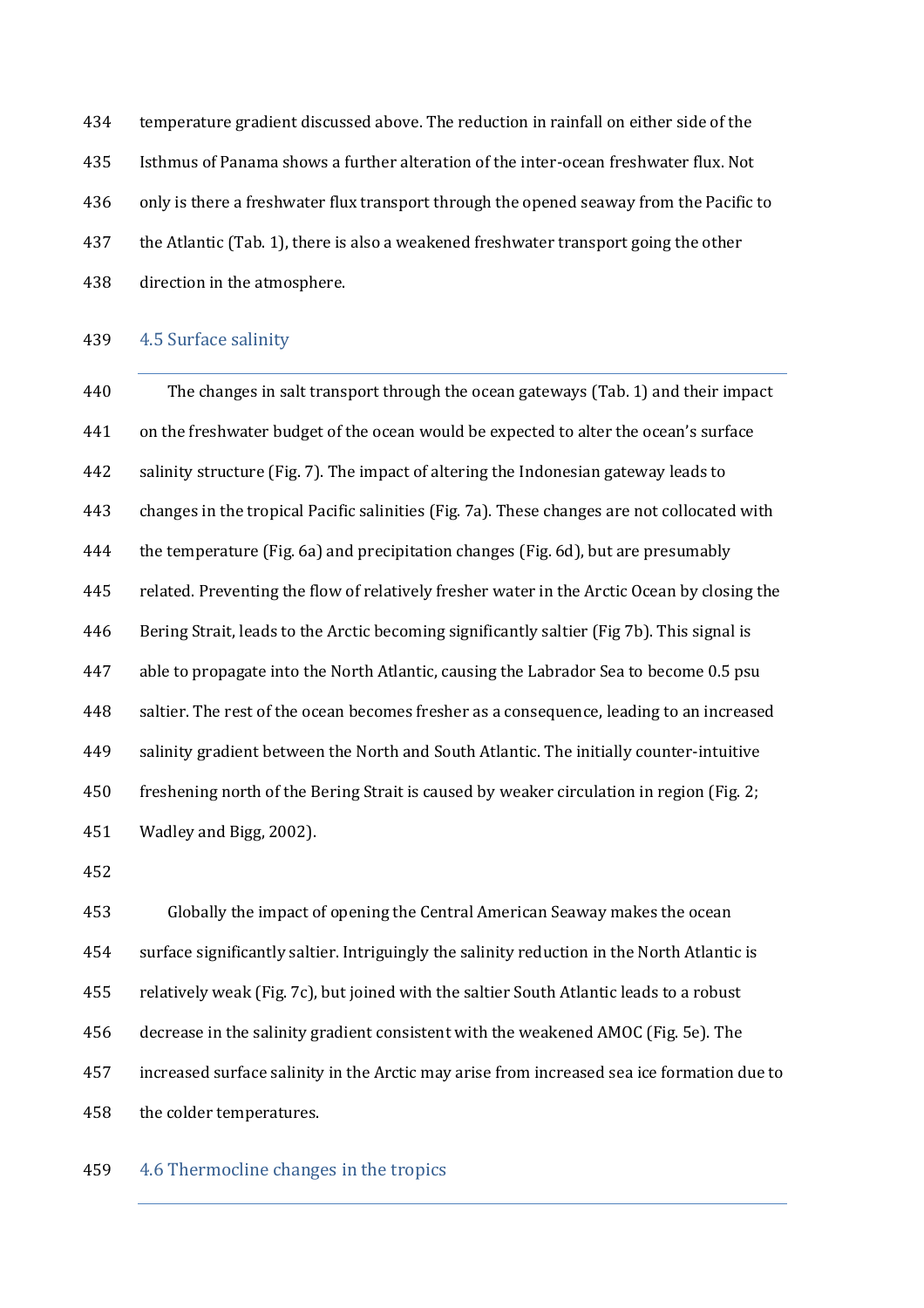Steph et al. (2010) suggest that the closure of the Central American Seaway resulted in the end of the weak SSTs characteristic of the equatorial Pacific in the Pliocene (Fedorov et al., 2013). Zhang et al. (2012) found support for this hypothesis from a model compilation. The thermocline changes in the simulation here are qualitatively similar, but with a reduced magnitude as befits the shallower sill depth (Supplementary Figure 2). Minimal changes to the tropical thermocline are caused by the closure of the Bering Strait (despite its AMOC intensification). However, in all of these experiments surface temperature manifestation of these changes in the equatorial band is weak, on 469 the order of 0.25 °C (Fig. 6).

#### 4.7 El Niño Southern Oscillation

 It has previously been observed that changing ocean gateways can significantly alter the modes of interannual variability of a climate model, even with weak changes in the mean climate (von der Heydt et al., 2011; Jochum et al., 2009). We focus our attention on the El Niño Southern Oscillation (ENSO) as it is the dominant mode of climate variability globally. Jochum et al. (2009) found that altering the Indonesia bathymetry led to a more irregular and weaker ENSO. Analysis of 200 years of SST anomaly in the Niño 3.4 region (5°S–5°N, 190-240°E) does not confirm the weakening of ENSO (Table 2), which is instead stronger in this study.

 The low-resolution version of CESM used here has a power spectrum of ENSO that is not unreasonable (Shields et al., 2012). There is too little power at periods above 4 years (Figure 8) compared to observations (Smith et al., 2008), with a slight concentration at

2.5 years. The Indonesian alterations tend to smear this concentration out to longer

periods (Tab. 2) in agreement with Jochum et al. (2009).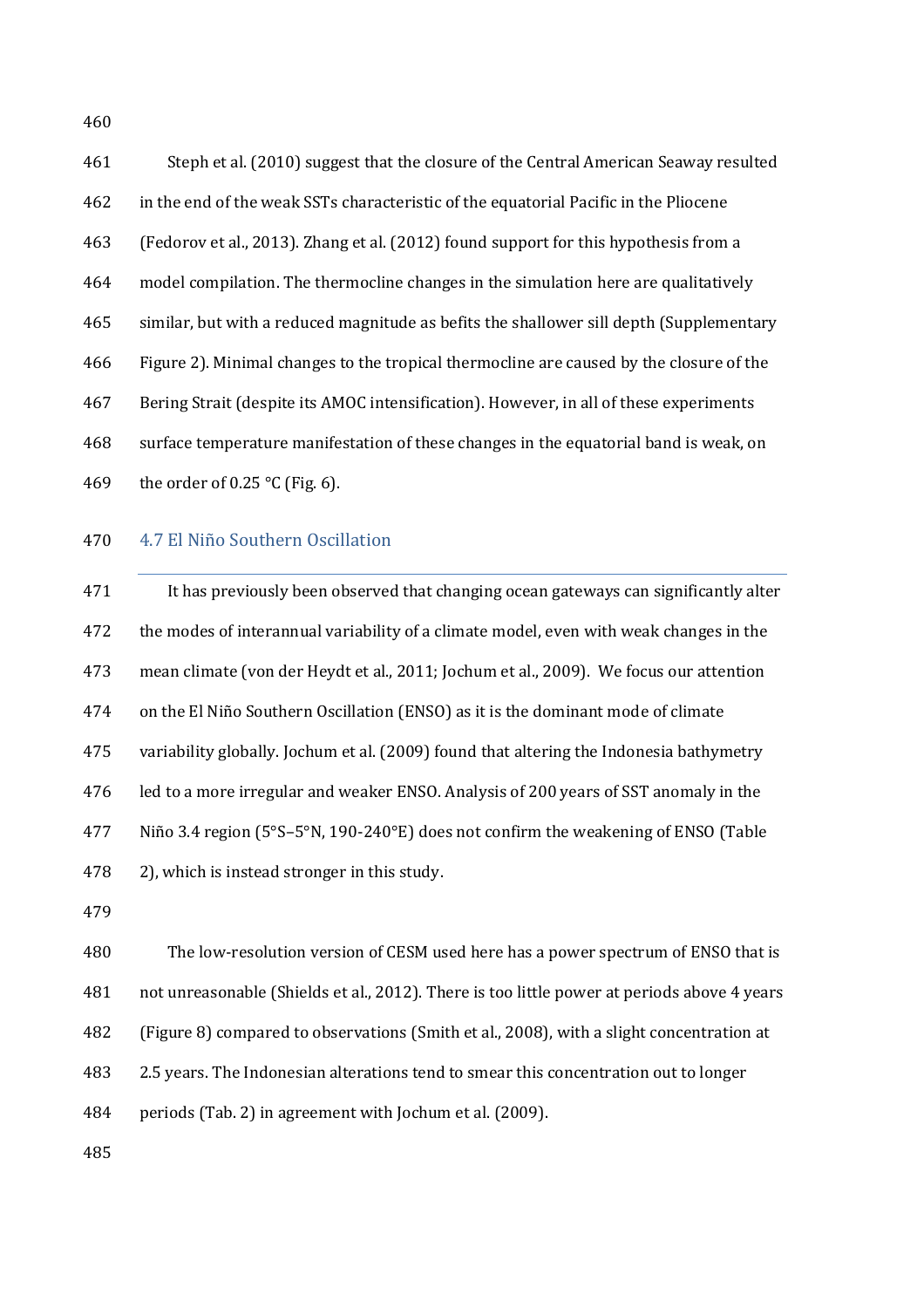An open Central American Seaway leads to marginally stronger ENSO, but with 487 dominant period stretching towards  $\sim$ 3 years instead of  $\sim$ 2.5 years (Table 2). It is likely that this is caused by changes in the seasonal cycle in the Eastern Equatorial Pacific as hinted at by the alterations in the annual mean flow patterns (Fig. 2). There may also be a contribution from a shoaling of the thermocline (Supplementary Figure 2), but that is unlikely to be the dominant cause (Steph et al., 2010; Zhang et al., 2012). Previous work with a simple model suggested an open Central American Seaway reduces ENSO amplitudes and shortens its period (Heydt et al., 2011): the opposite to the effects observed here. Interestingly the existence of the Central American Seaway removes the skew in ENSO – making La Niña deviations as strong as El Niño ones (Table 2). The correlation patterns associated with El Niño appear substantively similar in all four integrations (not shown). The opening of the Central American Seaway leads to only a slightly stronger link to ENSO in the Caribbean, despite the new ocean connection.

## **5. Discussion**

 We have compared the impacts of three gateway changes that potentially occurred during the late Miocene-Pliocene within the same model framework. In a global sense, the closing of the Central American Seaway through the creation of the Isthmus of Panama has the largest effects. The opening of the Bering Strait, thereby connecting the North Pacific to the Arctic, also had global consequences.

 Our simulation with a closed Central American Seaway show changes in SST and SSS over the North Atlantic, but statistically significant only in some regions. There is a ~1 **°**C cooling over the North Atlantic, while surface salinity in the North Atlantic increases in the subtopics, but decreases slightly in higher latitudes. The model does 510 show a reduction in the Atlantic Meridional Overturning Circulation of  $\sim$ 2 Sv, but a recovery with a timescale longer than one thousand years means this reduction is much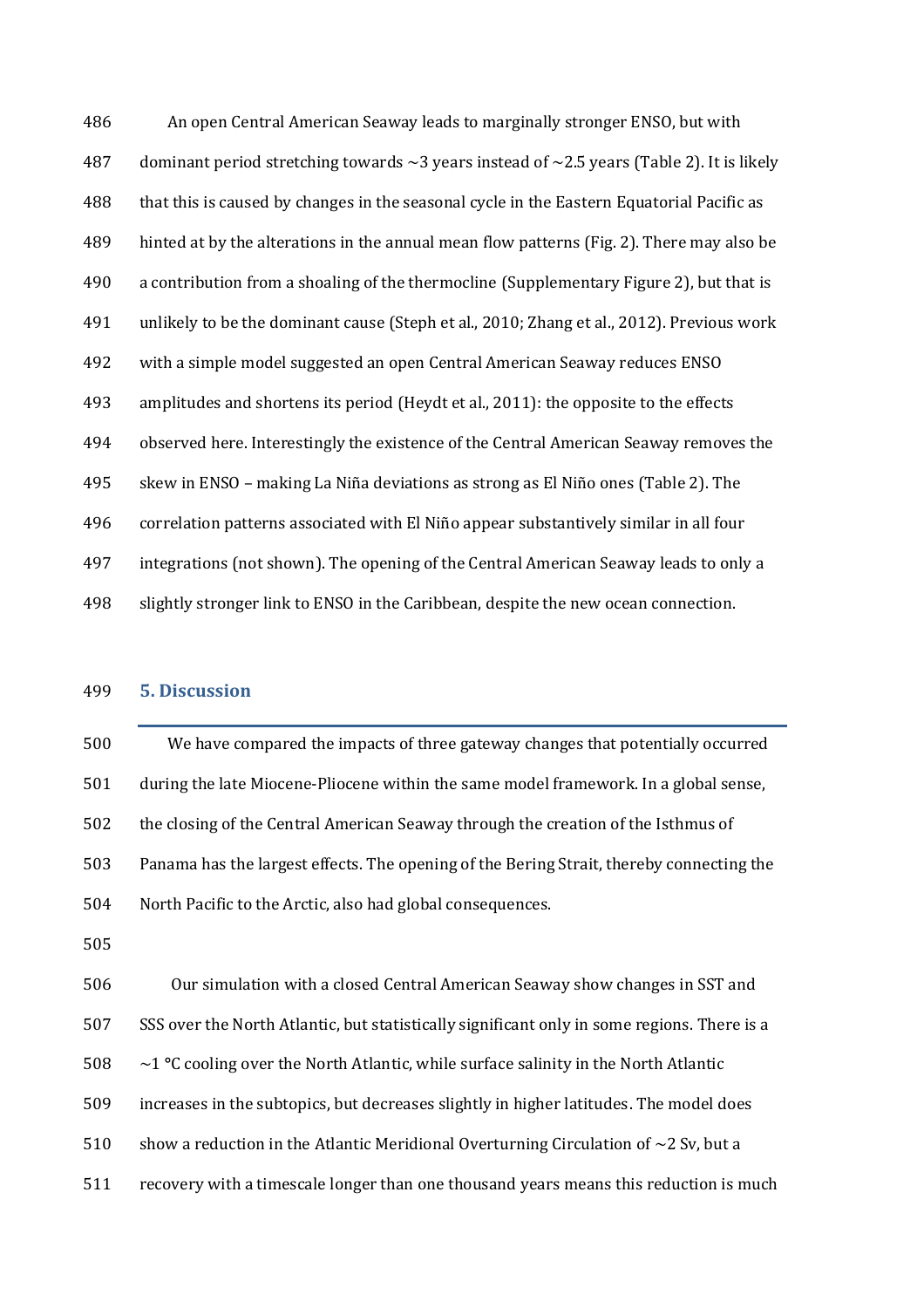512 smaller than seen after the first 500 years (~5 Sv). The impact of the closed Bering Strait on the AMOC is opposite and approximately equal to that of an open CAS, yet causes significant changes to the surface climate of the North Atlantic (with surface temperature changes in the North Atlantic exceeding 1 **°**C). The global climate impacts of altering the land/ocean configuration of Indonesia appear insignificant. The weakening of the AMOC in the opened CAS experiment and the strengthening of the AMOC in the closed Bering Strait experiments are paralleled by the increase and decrease of the ocean vertical stratification, respectively (Supplementary Fig. 1).

 The changes around Indonesia represent only a gateway constriction, not a complete opening or closing like in the other two simulations. This may explain their small impacts, but the imposed alterations are representative of changes seen over the past several million years. Nevertheless, one could ask whether sufficient land mass has been removed from the model to truly test the hypothesis of Cane and Molnar (2001) that Indonesia change were responsible for African aridification. The western boundary current in the South Pacific that runs along the coast of New Guinea has not been given an opportunity to flow unimpeded into the Banda Sea (as the resolution is too course). The two prior studies with coupled climate models are equivocal: Krebs et al. (2011) show an increased throughflow, whilst Jochum et al. (2009) show little change. Nonetheless neither previous studies, nor this one, show substantial remote impacts to the mean climate to support the African aridification hypothesis. 

 As the exact bathymetry of the Indonesian Archipelago several million years ago is not known, other alterations may have driven climate changes. An increased tidal mixing is one such possible alteration (Brierley and Fedorov, 2011), although even that does not have strong non-local consequences to the mean climate. A gradual increase in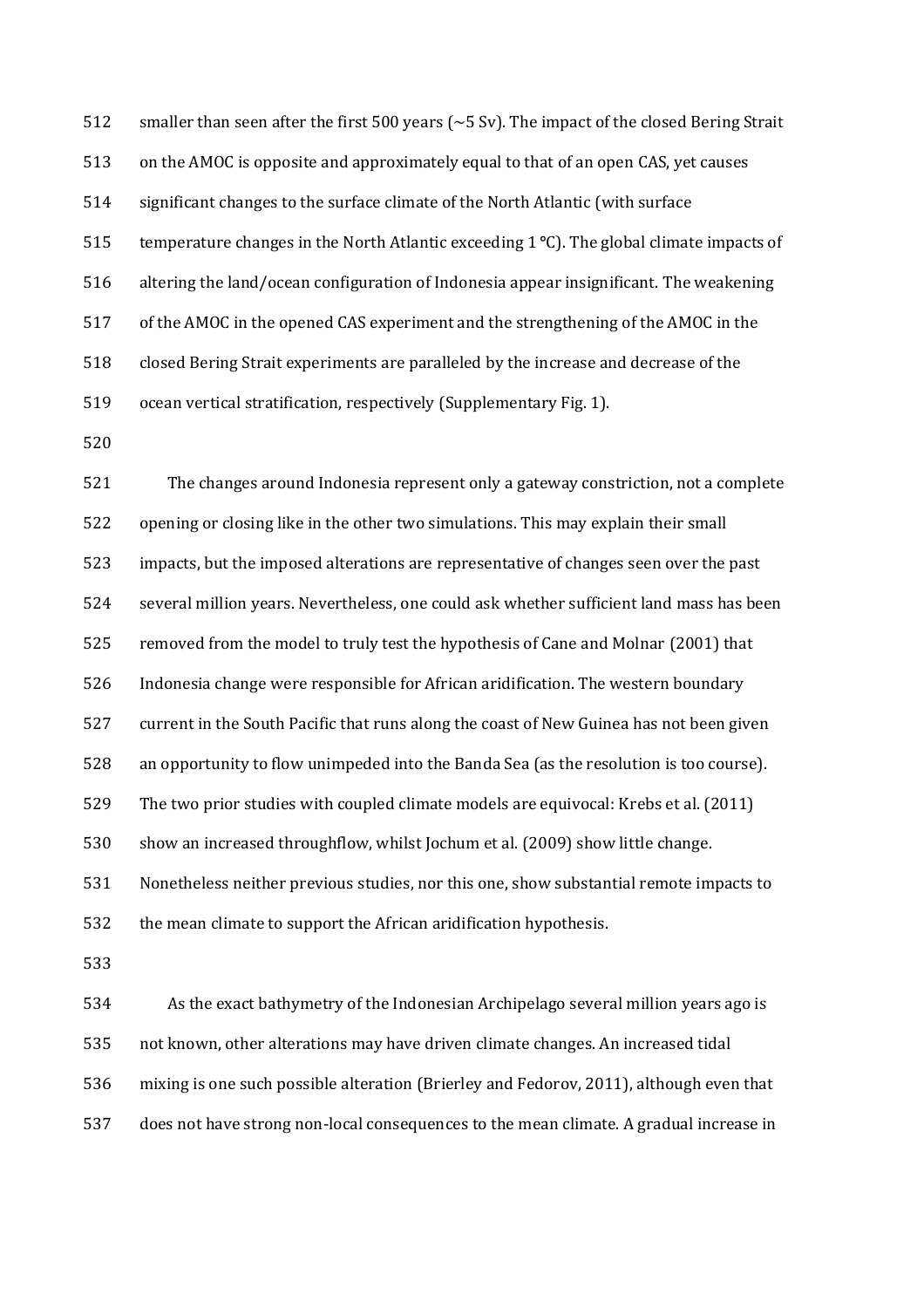the areal extent of Indonesia can be potentially important for climate evolution (Molnar and Cronin, 2015), but is not tested here.

 Previously the El Niño-Southern Oscillation (ENSO) has been suggested to alter in response to both tropical gateways changes: an open Central American Seaway to make ENSO weaker but more frequent (Heydt et al., 2011) and Indonesian alterations to make ENSO again weaker but less frequent (Jochum et al., 2009). Our simulations show some ENSO changes from the tropical gateway changes, although not those anticipated previously. We find both tropical gateways generally decrease the frequency of ENSO and increase its amplitude. However, the Bering and Indonesia simulations also develop a secondary, biennial peak in the ENSO spectrum. The most notable response to an open CAS appears to be an absence in skew of ENSO. We would be cautious in interpreting these ENSO changes, since their statistical significance is hard to estimate and some may be model dependent.

 This study has treated each gateway change in isolation. It is possible that there could be non-linear interactions between gateway changes and broader changes in climate. Examples of these non-linearities have been documented by several studies in other contexts. For example, von der Heydt and Dijkstra (2008; 2006) found the combined impacts of the Central American Seaway and the Drake Passage cause different circulation regimes depending on their configuration. Hu et al. (2010) have found that the closing of the Bering Strait during glacial intervals can lead to greater impacts in the North Atlantic than during an interglacials. In this study, an attempt was made to combine the multiple gateway changes, but this led to unrealistic drifts in the salt budget culminating in numerical errors. However, given the potentially compensating character of the Bering Strait opening and the CAS closure, and a weak effect of Indonesia drift on climate, we anticipate that such non-linear interaction are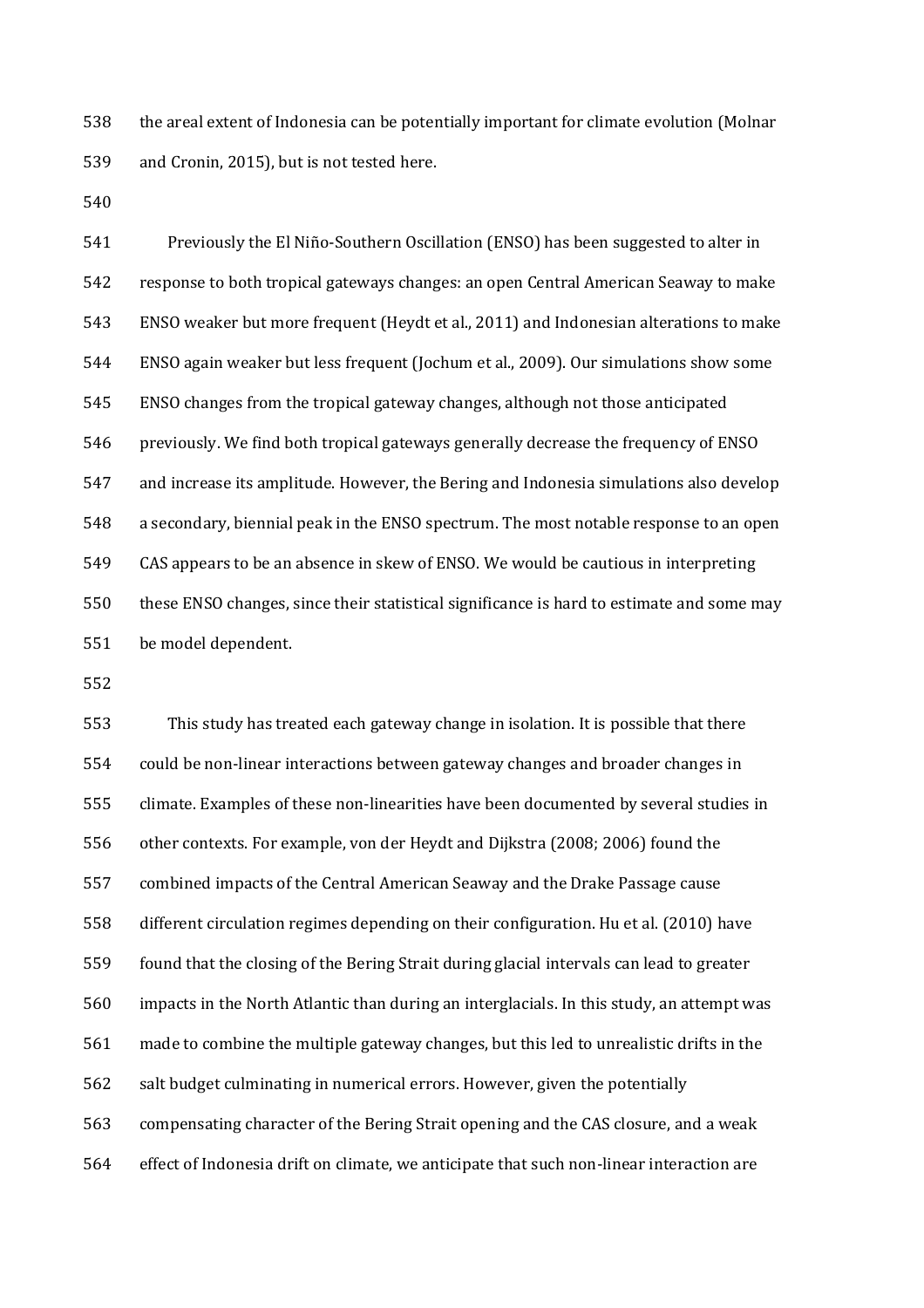not a major factor in Miocene-Pliocene climate evolution. Uncertainties in the depth of gateways appear to be much more important.

 The three gateways investigated here had not previously been investigated in a single model. The present model, a CESM version with a relatively low resolution, was chosen for computational efficiency, but potentially these results could be model dependent. However, the responses are qualitatively similar to prior simulations (Zhang et al., 2012; Kerbs et al, 2011; Wadley and Bigg, 2002). Another issue is systematic cold biases in the present and other climate models. However, the relatively small climatic 574 impacts of the imposed gateway alteration (e.g.  $\sim$  10% change in the AMOC, SST changes on the order of 1 °C or less in our experiments) suggest a linear regime, which should not be strongly affected by these biases.

 A number of processes that are missing or under-resolved in climate models can be also relevant in a Pliocene and/or Gateway context, including tidal mixing (Brierley and Fedorov, 2011), tropical cyclone feedbacks (Fedorov et al, 2010), changes in tropical convection (Arnold et al., 2015), cloud properties (Burls and Fedorov, 2014), atmospheric chemistry (Unger and Yue, 2014), stratospheric connections (Joshi and Brierley, 2013) and ocean eddies (Viebahn et al., 2015).

## **6. Conclusions**

 It is widely thought that changes in the inter-ocean gateways played a role in the development of Northern Hemisphere glaciation during the Plio-Pleistocene (e.g. Haug and Tiedemann, 1998). The onset of glaciation was probably a threshold response to a gradual reduction in atmospheric greenhouse gases (DeConto et al., 2008; Lunt et al., 2008), whose precise timing was controlled by variations in Earth's orbital parameters favorable for ice accumulation. Inter-ocean gateway changes may have altered the Earth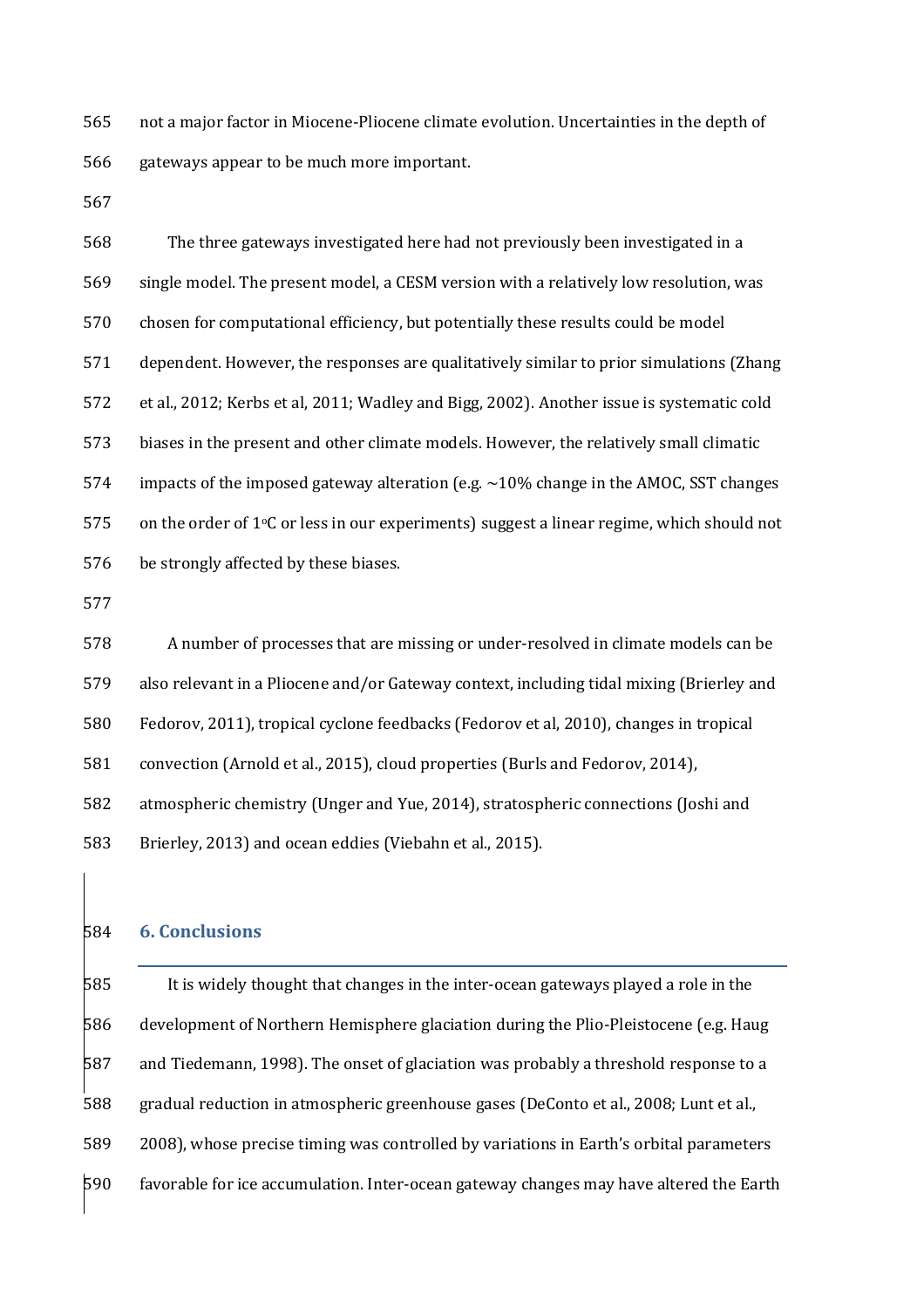system's response to (orbital) forcing and so helped set the level of that threshold. Specifically, the closing of the Central American Seaway (CAS) has been suggested as preconditioning glaciation through its impact on the North Atlantic (Haug and Tiedemann, 1998). Subsequently, the climate role of the CAS closure has received substantial discussion (e.g. Steph et al., 2010; Zhang et al., 2012; Horikawa et al., 2015), but was questioned by some studies (Molnar, 2008).

 Here, for the first time, we have compared the climate impacts of three inter-ocean gateway changes that potentially occurred in the Late Miocene or early Pliocene within a single coupled model. Whilst the impacts of the Bering Strait are not as globally pervasive as those of the Central American Seaway, they have a stronger signature in the high northern latitudes pertinent for glacial inception (Fig. 6). It is uncertain when exactly the Bering Strait opened, although a Pliocene date seems probable. A recent global topography for 3.2 Ma (Haywood et al., 2014) reconstructs a Bering Strait that has not yet opened, although the Central American Seaway has already closed. De Schepper et al. (2013) suggest a shallow CAS was critical in aborting an early attempt at initiating glacial cycles at 3.3 Ma. Yet perhaps the closed Bering Strait is a more likely culprit: it has a greater impact in the North Atlantic and is now reconstructed to have changed after 3.3 Ma.

 We hope that this work will provoke further consideration of changes in the Bering Strait - especially given its nearly equal and opposite impact on the deep ocean circulation as that of the CAS closure. The simulations presented here are individual sensitivity studies. Further work is required to test whether the relative impacts of the gateways remain the same with other climate models and with more representative boundary conditions. The role of non-linear interactions between inter-ocean gateways (e.g. von der Heydt and Dijkstra, 2008) and systematic biases in model simulations (e.g.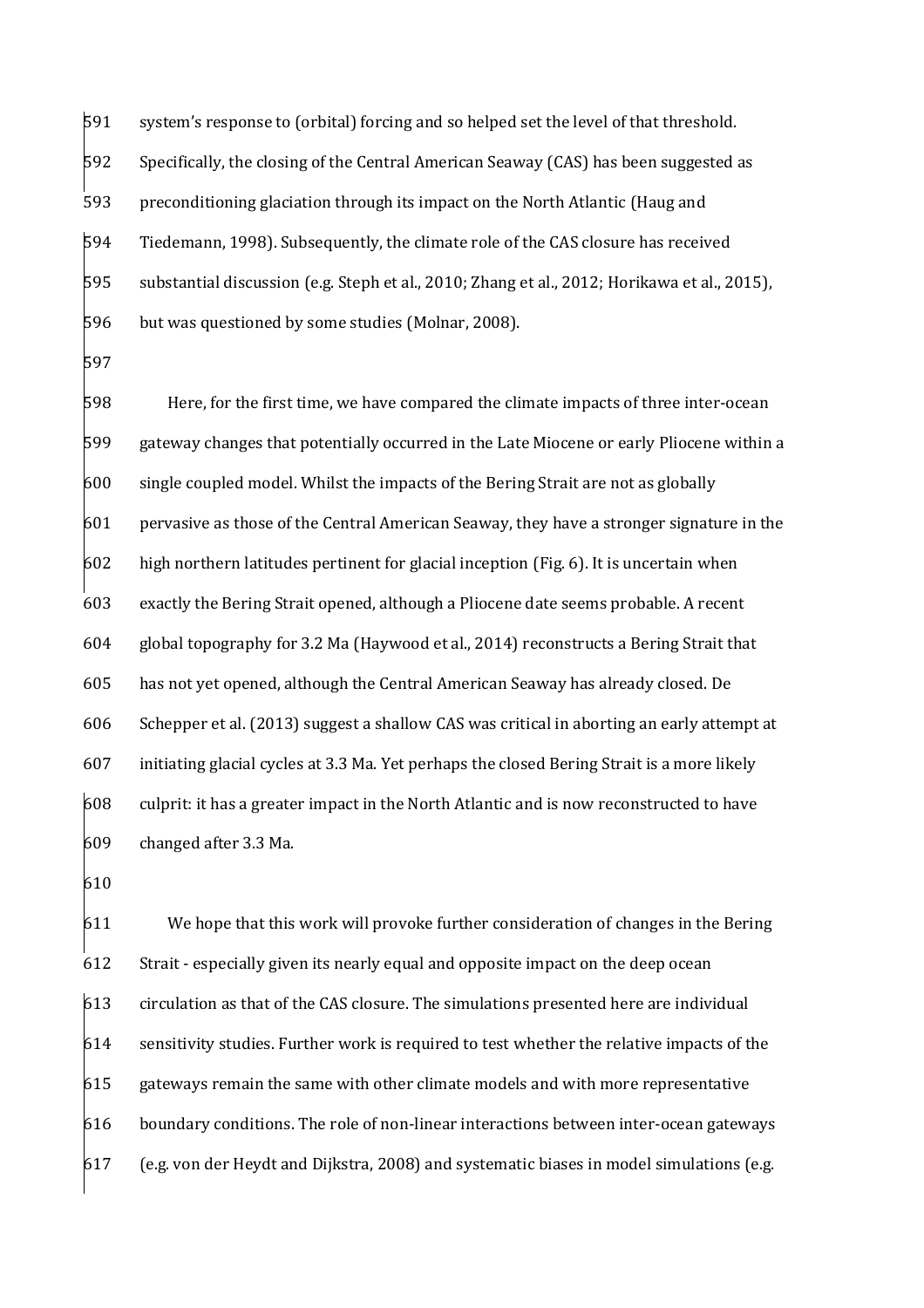Burls and Fedorov, 2014) also need investigation. Yet, if indeed the two effects (the CAS closure and the Bering strait opening) were nearly compensating as suggested by these results, one must consider other mechanisms that led to global cooling since the late Miocene. A likely mismatch in the timing of the opening of the Bering Strait and the closure of the CAS is another factor to consider.

## **Acknowledgements**

| 624 | Financial support was provided by the grants to A.V.F. from the US National Science   |
|-----|---------------------------------------------------------------------------------------|
| 625 | Foundation (AGS-1405272) and the David and Lucile Packard Foundation. This work       |
| 626 | was supported in part by the UCL Legion High Performance Computing Facility           |
| 627 | (Legion@UCL) and associated support services, and the Yale University Faculty of Arts |
| 628 | and Sciences High Performance Computing facility.                                     |

## **References**

Arnold, N., Branson, M., Kuang, Z., Randall, D.A., Tziperman, E., 2015. MJO intensification

with warming in the Super-Parameterized CESM. J. Climate, 28(7), 2706–2724.

- Brierley, C., Fedorov, A.V., 2011. Tidal mixing around Indonesia and the Maritime
- continent: Implications for paleoclimate simulations. Geophys. Res. Lett. 38, L24703. doi:10.1029/2011GL050027
- Burls, N.J., Fedorov, A.V., 2014. Simulating Pliocene warmth and a permanent El Niño-
- like state: the role of cloud albedo, Paleoceanography, 29(10), 893-910,
- [doi:10.1002/2014PA002644.](http://onlinelibrary.wiley.com/doi/10.1002/2014PA002644/abstract)
- Cane, M.A., Molnar, P.H., 2001. Closing of the Indonesian seaway as a precursor to East
- African aridification around 3-4 million years ago. Nature 411(24), 265–271.
- doi:10.1038/35075500
- Coates, A.G., Jackson, J.B.C., Collins, L.S., Cronin, T.M., Dowsett, H.J., Bybell, L.M., Jung, P.,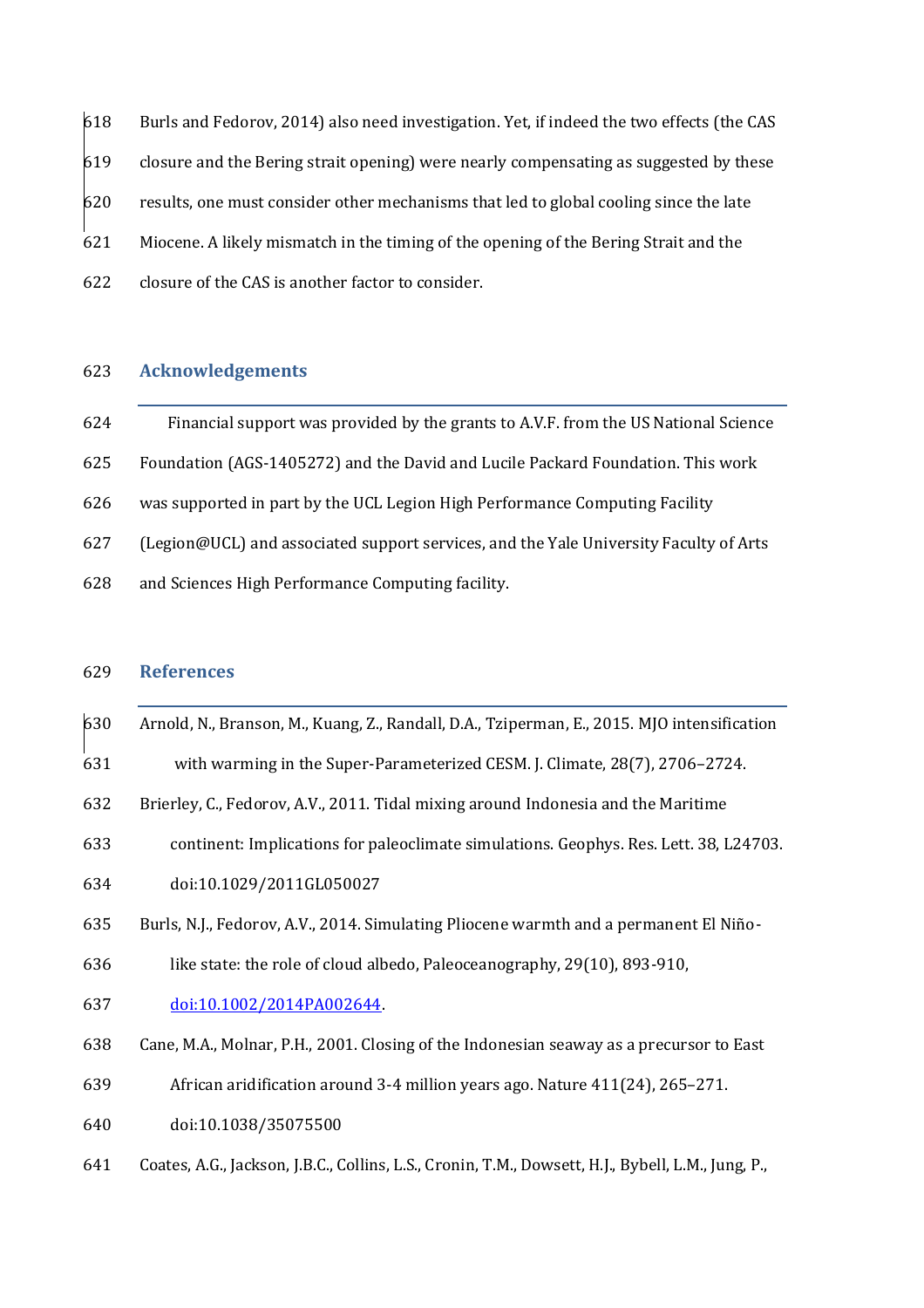- Obando, J.A., 1992. Closure of the Isthmus of Panama: The near-shore marine record
- of Costa Rica and western Panama. Geological Society of America Bulletin 104, 814–
- 828. doi:10.1130/0016-7606(1992)104<0814:COTIOP>2.3.CO;2
- Danabasoglu, G., Bates, S.C., Briegleb, B.P., Jayne, S.R., Jochum, M., Large, W.G., Peacock, S.,
- Yeager, S.G., 2012. The CCSM4 Ocean Component. J. Climate 25, 1361–1389.
- doi:10.1175/JCLI-D-11-00091.1
- Danabasoglu, G., Large, W.G., Briegleb, B.P., 2010. Climate impacts of parameterized Nordic Sea overflows. J. Geophys. Res. 115, C11005. doi:10.1029/2010JC006243
- De Boer, A.M., Nof, D., 2004. The Bering Strait's grip on the northern hemisphere climate.
- *Deep Sea Research Part I: Oceanographic Research Papers*, *51*(10), 1347–1366.
- http://doi.org/10.1016/j.dsr.2004.05.003
- De Schepper, S., Groeneveld, J., Naafs, B.D.A., Van Renterghem, C., Hennissen, J., Head,
- M.J., Louwye, S., Fabian, K., 2013. Northern Hemisphere Glaciation during the
- Globally Warm Early Late Pliocene. PLoS ONE 8, e81508.
- doi:10.1371/journal.pone.0081508
- DeConto, R.M., Pollard, D., Wilson, P.A., Pälike, H., Lear, C.H., Pagani, M., 2008. Thresholds
- for Cenozoic bipolar glaciation. Nature 455, 652–656. doi:10.1038/nature07337
- DiNezio, P.N., Clement, A.C., Vecchi, G.A., Soden, B.J., Broccoli, A.J., Otto-Bliesner, B.L.,
- Braconnot, P., 2011. The response of the Walker circulation to Last Glacial
- Maximum forcing: Implications for detection in proxies. Paleoceanogr. 26, n/a–n/a.
- doi:10.1029/2010PA002083
- Dowsett, H.J., Robinson, M., Haywood, A.M., Salzmann, U., Hill, D.J., Sohl, L.E., Chandler,
- M., Williams, M., Stoll, D.K., 2012. The PRISM3D paleoenvironmental reconstruction. Stratigraphy 7, 123–139.
- Dutton, A., Carlson, A.E., Long, A.J., Milne, G.A., Clark, P.U., DeConto, R., Horton, B.P.,
- Rahmstorf, S., Raymo, M.E., 2015. Sea-level rise due to polar ice-sheet mass loss
- during past warm periods. Science 349, aaa4019.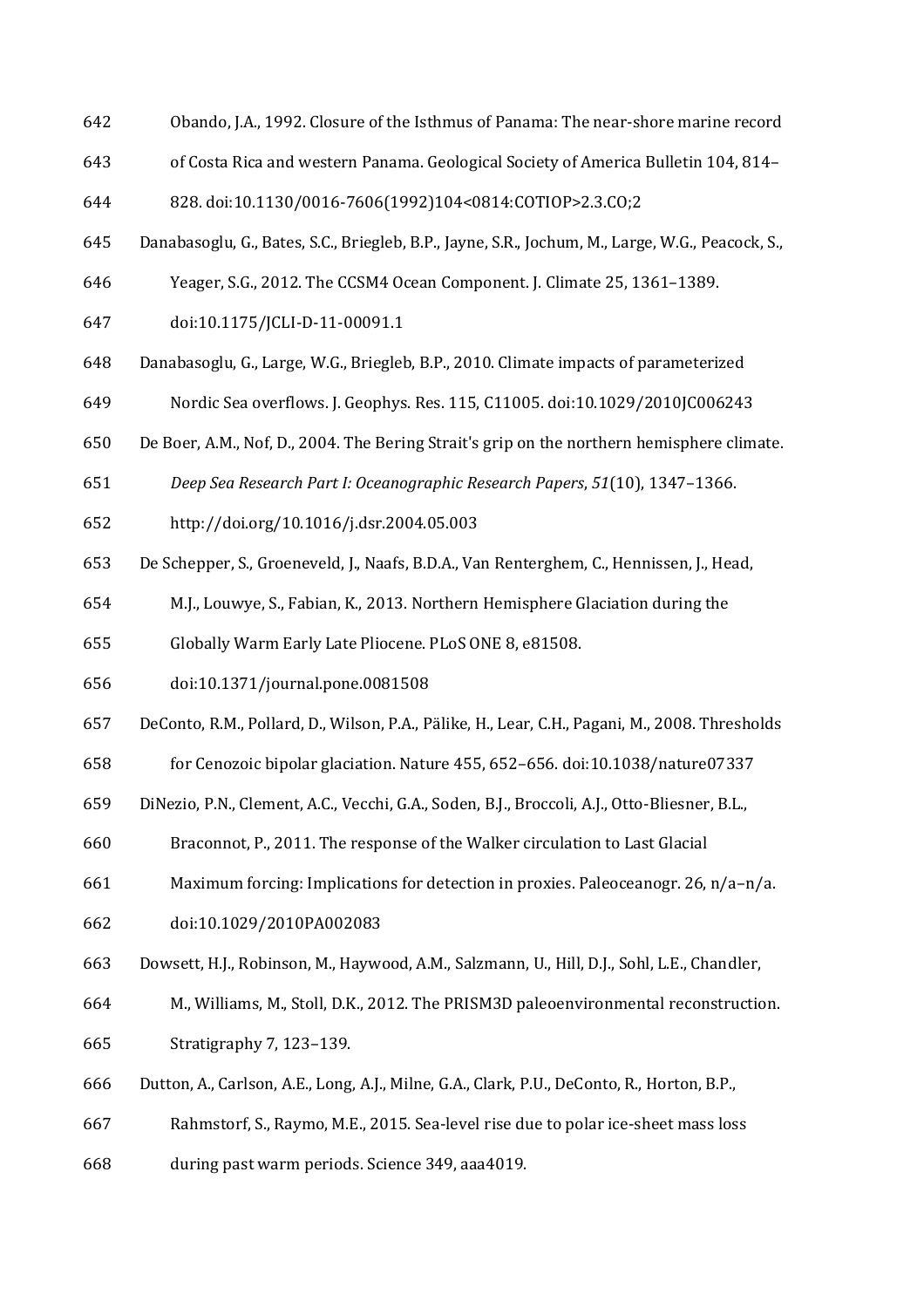- Fedorov, A.V., Brierley, C.M., Emanuel, K., 2010. Tropical cyclones and permanent El
- Nino in the early Pliocene epoch. Nature, 463 (7284), 1066-1070.
- doi:10.1038/nature08831
- Fedorov, A.V., Brierley, C.M., Lawrence, K.T., Liu, Z., Dekens, P.S., Ravelo, A.C., 2013.
- Patterns and mechanisms of early Pliocene warmth. Nature 496, 43–49.
- doi:10.1038/nature12003
- Fox-Kemper, B., Danabasoglu, G., Ferrari, R., Griffies, S., Hallberg, R., Holland, M., Maltrud,
- M., Peacock, S. and Samuels, B., 2011. Parameterization of mixed layer eddies. III:
- Implementation and impact in global ocean climate simulations. Ocean Modelling,
- 39(1-2), 61-78.
- Gent, P.R., Danabasoglu, G., Donner, L.J., Holland, M.M., Hunke, E.C., Jayne, S.R., Lawrence,
- D.M., Neale, R.B., Rasch, P.J., Vertenstein, M., Worley, P.H., Yang, Z.-L., Zhang, M.,
- 2011. The Community Climate System Model Version 4. J. Climate 24, 4973–4991. doi:10.1175/2011JCLI4083.1
- Gordon, A.L., Sprintall, J., Van Aken, H.M., Susanto, D., 2010. The Indonesian throughflow
- during 2004–2006 as observed by the INSTANT program. Dynamics of Atmospheres and Oceans 50. 115–128.
- Hall, R., 2002. Cenozoic geological and plate tectonic evolution of SE Asia and the SW
- Pacific: computer-based reconstructions, model and animations. Journal of Asian Earth Sciences 20, 353–431.
- Haug, G.H., Tiedemann, R., 1998. Effect of the formation of the Isthmus of Panama on

Atlantic Ocean thermohaline circulation. Nature 393, 673–676.

- Haug, G.H., Tiedemann, R., Zahn, R., Ravelo, A.C., 2001. Role of Panama uplift on oceanic freshwater balance. *Geology*, *29*(3), 207–210.
- Haywood, A.M., Dowsett, H.J., Dolan, A.M., Rowley, D.B., Abe-Ouchi, A., Chandler, M., Lunt,
- D.J., Salzmann, U., 2014. The Pliocene Model Intercomparison Project (PlioMIP)
- Phase 2.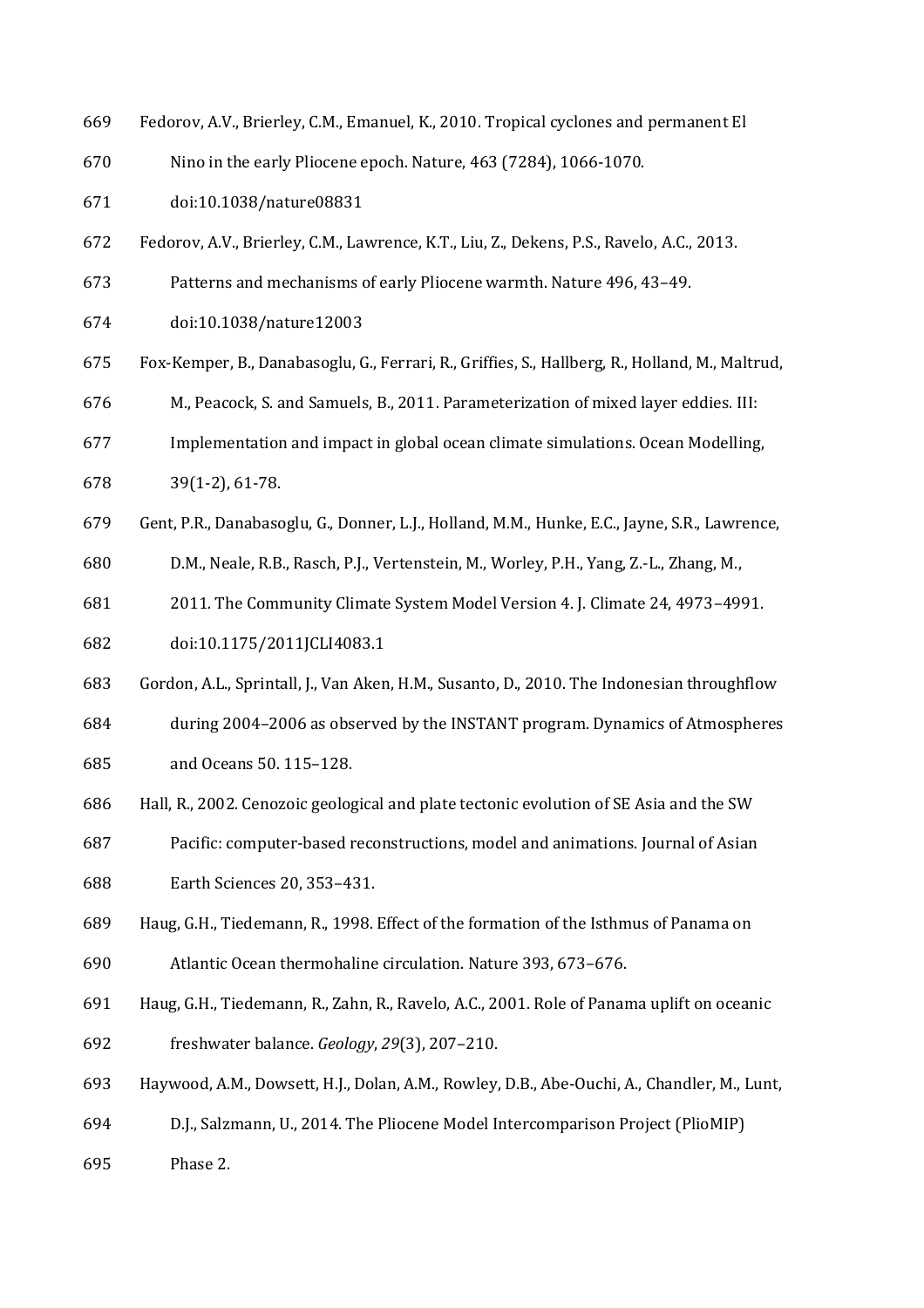http://geology.er.usgs.gov/egpsc/prism/data/PlioMIP2\_Science\_Document\_v1.pdf

(last accessed: 3rd August 015)

- Hirst, A.C., Godfrey, J.S., 1993. The Role of Indonesian Throughflow in a Global Ocean
- GCM. J. Phys. Oceanogr. 23, 1057–1086. doi:10.1175/1520-
- 0485(1993)023<1057:TROITI>2.0.CO;2
- Horikawa, K., Martin, E.E., Basak, C., Onodera, J., Seki, O., Sakamoto, T., Ikehara, M., Sakai,
- S., Kawamura, K., 2015. Pliocene cooling enhanced by flow of low-salinity Bering Sea
- water to the Arctic Ocean. Nat Comms 6, 7587. doi:10.1038/ncomms8587
- Hu, A., Meehl, G.A., Otto-Bliesner, B.L., Waelbroeck, C., Han, W., Loutre, M.-F., Lambeck, K.,
- Mitrovica, J.X., Rosenbloom, N., 2010. Influence of Bering Strait flow and North
- Atlantic circulation on glacial sea-level changes. Nature Geosci. 3, 118–121.
- doi:10.1038/ngeo729
- Jayne, S.R., 2009. The Impact of Abyssal Mixing Parameterizations in an Ocean General
- Circulation Model. J. Phys. Oceanogr. 39, 1756–1774. doi:10.1175/2009JPO4085.1
- Jochum, M., Fox-Kemper, B., Molnar, P.H., Shields, C., 2009. Differences in the Indonesian
- seaway in a coupled climate model and their relevance to Pliocene climate and El

Niño. Paleoceanogr. 24, n/a–n/a. doi:10.1029/2008PA001678

- Joshi, M. Brierley, C., 2013. Stratospheric modulation of the Boreal response to Pliocene
- tropical Pacific sea surface temperatures. Earth Planet. Sci. Lett., 365, 1-6.
- Karas, C., Nürnberg, D., Gupta, A.K., Tiedemann, R., Bickert, T., 2009. Mid-Pliocene
- climate change amplified by a switch in Indonesian subsurface throughflow. Nature
- Geosci. 2, 434–438. doi:10.1038/ngeo520
- Krebs, U., Park, W., Schneider, B., 2011. Pliocene aridification of Australia caused by
- tectonically induced weakening of the Indonesian throughflow. Palaeogeography,
- Palaeoclimatology, Palaeoecology 309, 111–117. doi:10.1016/j.palaeo.2011.06.002
- LaRiviere, J.P., Ravelo, A.C., Crimmins, A., Dekens, P.S., Ford, H.L., Lyle, M., Wara, M.W.,
- 2013. Late Miocene decoupling of oceanic warmth and atmospheric carbon dioxide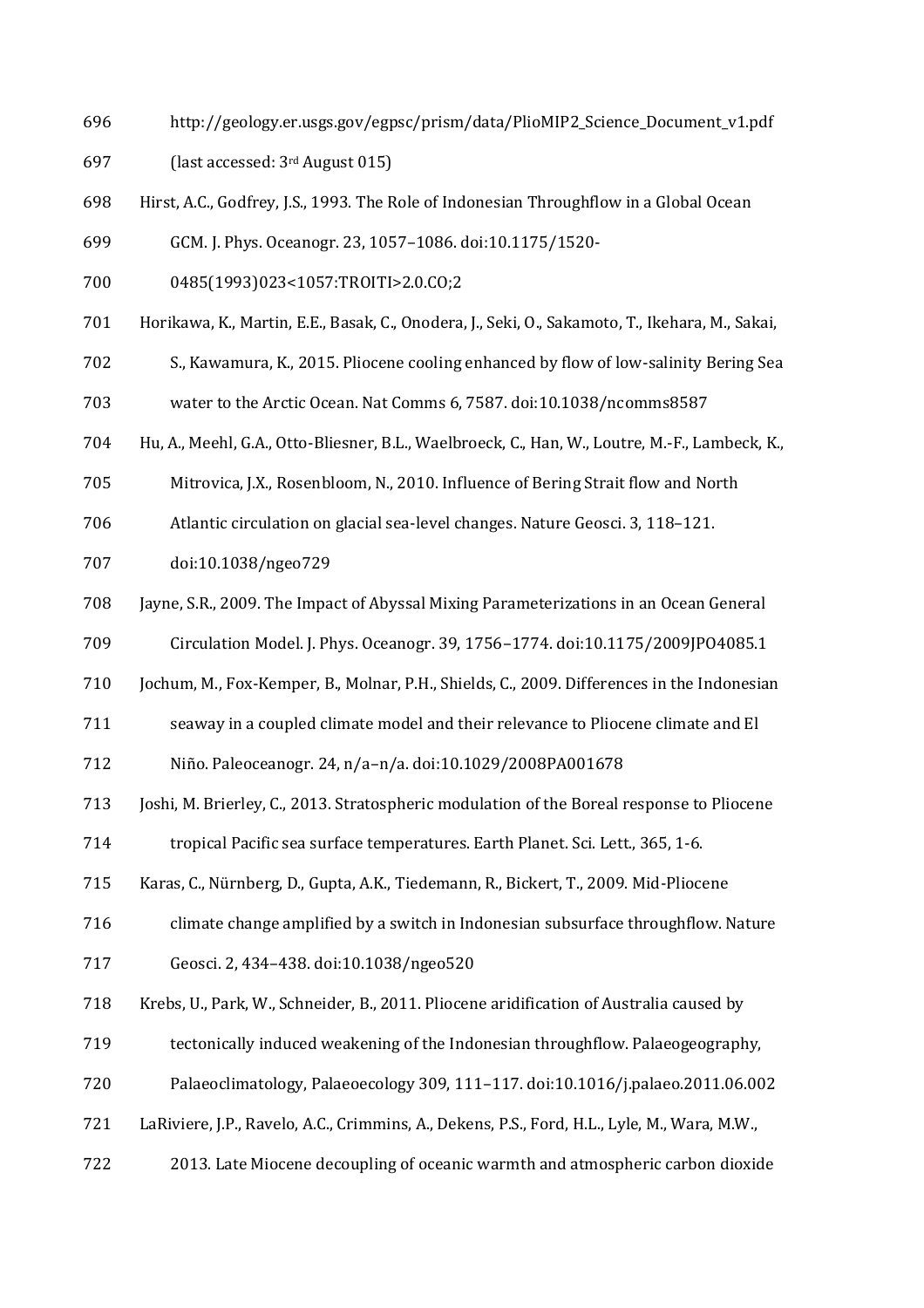- forcing. *Nature*, *486*(7401), 97–100. http://doi.org/10.1038/nature11200
- Lawrence, K.T., Sosdian, S.M., White, H.E., Rosenthal, Y., 2010. North Atlantic climate
- evolution through the Plio-Pleistocene climate transitions. Earth and Planetary
- Science Letters 300, 329–342. doi:10.1016/j.epsl.2010.10.013
- Lunt, D.J., Foster, G.L., Haywood, A.M., 2008. Late Pliocene Greenland glaciation
- 728 controlled by a decline in atmospheric  $CO<sub>2</sub>$  levels. Nature 454, 1102–1105.
- doi:10.1038/nature07223
- Lunt, D.J., Valdes, P.J., Haywood, A.M., Rutt, I.C., 2007. Closure of the Panama Seaway
- during the Pliocene: implications for climate and Northern Hemisphere glaciation.
- Climate Dynam. 30, 1–18. doi:10.1007/s00382-007-0265-6
- Maier Reimer, E., Mikolajewicz, U., Crowley, T.J., 1990. Ocean general circulation model
- sensitivity experiment with an open central American isthmus. Paleoceanogr. 5, 349–366.
- Marincovich, L., Gladenkov, A.Y., 1999. Evidence for an early opening of the Bering Strait. Nature 397, 149–151.
- Mestas Nuñez, A.M., Molnar, P.H., 2014. A mechanism for freshening the Caribbean Sea
- in pre‐Ice Age time. Paleoceanogr. 29, 508–517. doi:10.1002/2013PA002515
- Mikolajewicz, U., Maier Reimer, E., Crowley, T.J., Kim, K.-Y., 1993. Effect of Drake and
- Panamanian Gateways on the circulation of an ocean model. Paleoceanogr. 8, 409– 426. doi:10.1029/93PA00893
- Molnar, P.H., 2008. Closing of the Central American Seaway and the Ice Age: A critical

review. Paleoceanogr. 23, PA2201. doi:10.1029/2007PA001574

- Molnar, P.H., Cronin, T.W., 2015. Growth of the Maritime Continent and its possible
- contribution to recurring Ice Ages. Paleoceanogr. 30, 196–225.
- doi:10.1002/2014PA002752
- Montes, C., Cardona, A., Jaramillo, C., Pardo, A., Silva, J.C., Valencia, V., Ayala, C., Pérez-
- Angel, L.C., Rodriguez-Parra, L.A., Ramirez, V., Niño, H., 2015. Middle Miocene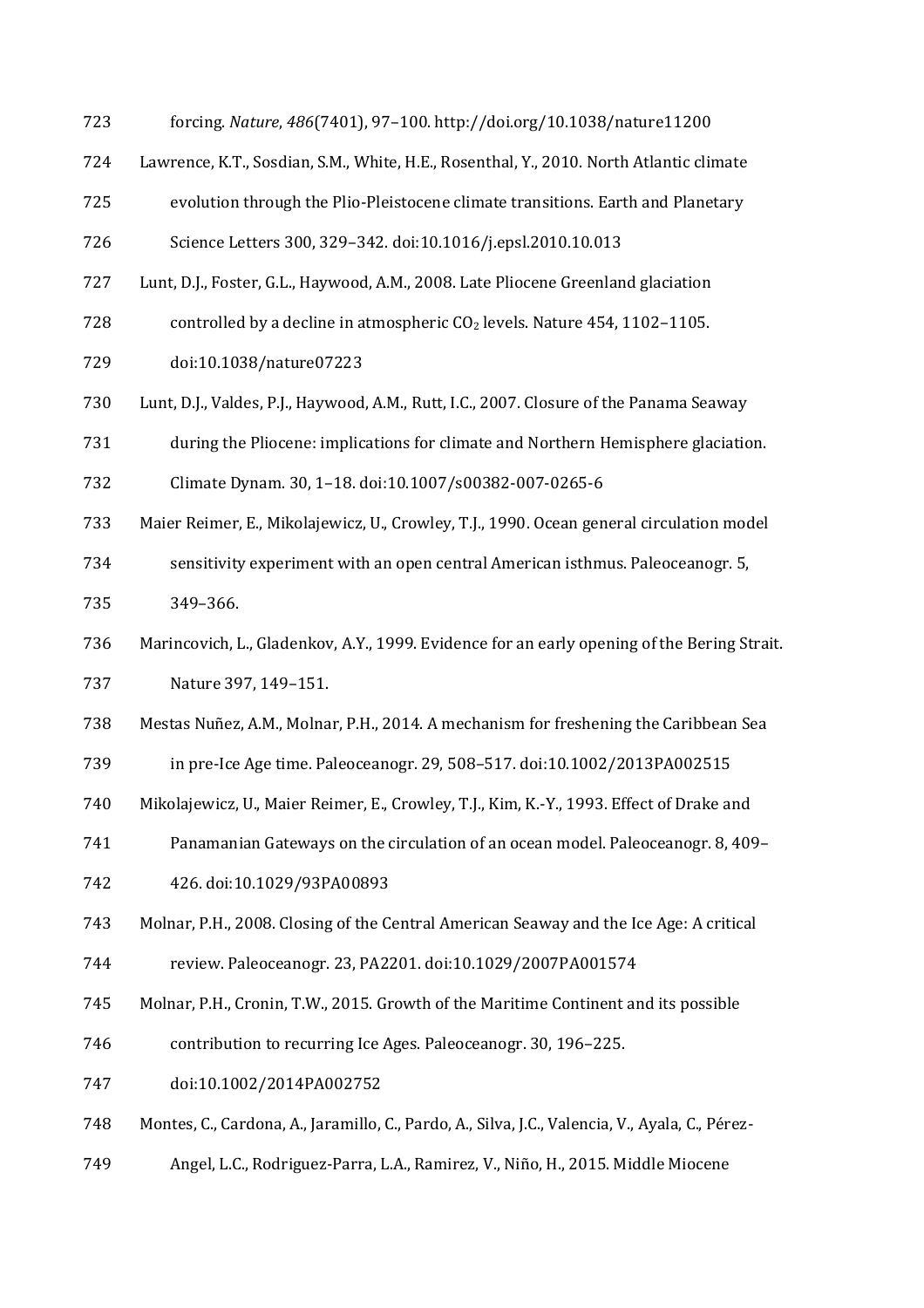- closure of the Central American Seaway. Science 348, 226–229.
- doi:10.1126/science.aaa2815
- Paleoclimate Working Group, 2015. CESM1 Paleo Users Guide.
- https://www2.cesm.ucar.edu/working-groups/pwg/documentation/cesm1-paleo-
- ug (last accessed 3rd August 2015).
- Phillips, A.S., Deser, C., Fasullo, J., 2014. Evaluating Modes of Variability in Climate
- Models. Eos 95, 453–455. doi:10.1002/2014EO490002
- Rodgers, K.B., Latif, M., Legutke, S., 2000. Sensitivity of equatorial Pacific and Indian
- Ocean watermasses to the position of the Indonesian Throughflow. Geophys. Res.
- Lett. 27, 2941–2944. doi:10.1029/1999GL002372
- Rowley, D.B., Forte, A.M., Moucha, R., Mitrovica, J.X., Simmons, N.A., Grand, S.P., 2013.
- Dynamic Topography Change of the Eastern United States Since 3 Million Years Ago.
- Science 340, 1560–1563. doi:10.1126/science.1229180
- Shaffer, G., 1994. Role of the Bering Strait in controlling North Atlantic. Nature 367, 354-
- 357.
- Shields, C.A., Bailey, D.A., Danabasoglu, G., Jochum, M., Kiehl, J.T., Levis, S., Park, S., 2012.
- The Low-Resolution CCSM4. J. Climate 25, 3993–4014. doi:10.1175/JCLI-D-11-
- 00260.1
- Smith, T.M., Reynolds, R.W., Peterson, T.C., Lawrimore, J., 2008. Improvements to NOAA's
- Historical Merged Land–Ocean Surface Temperature Analysis (1880–2006). J.
- Climate 21, 2283–2296. doi:10.1175/2007JCLI2100.1
- Steph, S., Tiedemann, R., Prange, M., Groeneveld, J., Schulz, M., Timmermann, A.,
- Nürnberg, D., Rühlemann, C., Saukel, C., Haug, G.H., 2010. Early Pliocene increase in
- thermohaline overturning: A precondition for the development of the modern
- equatorial Pacific cold tongue. Paleoceanogr. 25, PA2202.
- doi:10.1029/2008PA001645
- Unger, N., Yue, X., 2014. Strong chemistry-climate feedbacks in the Pliocene, Geophys.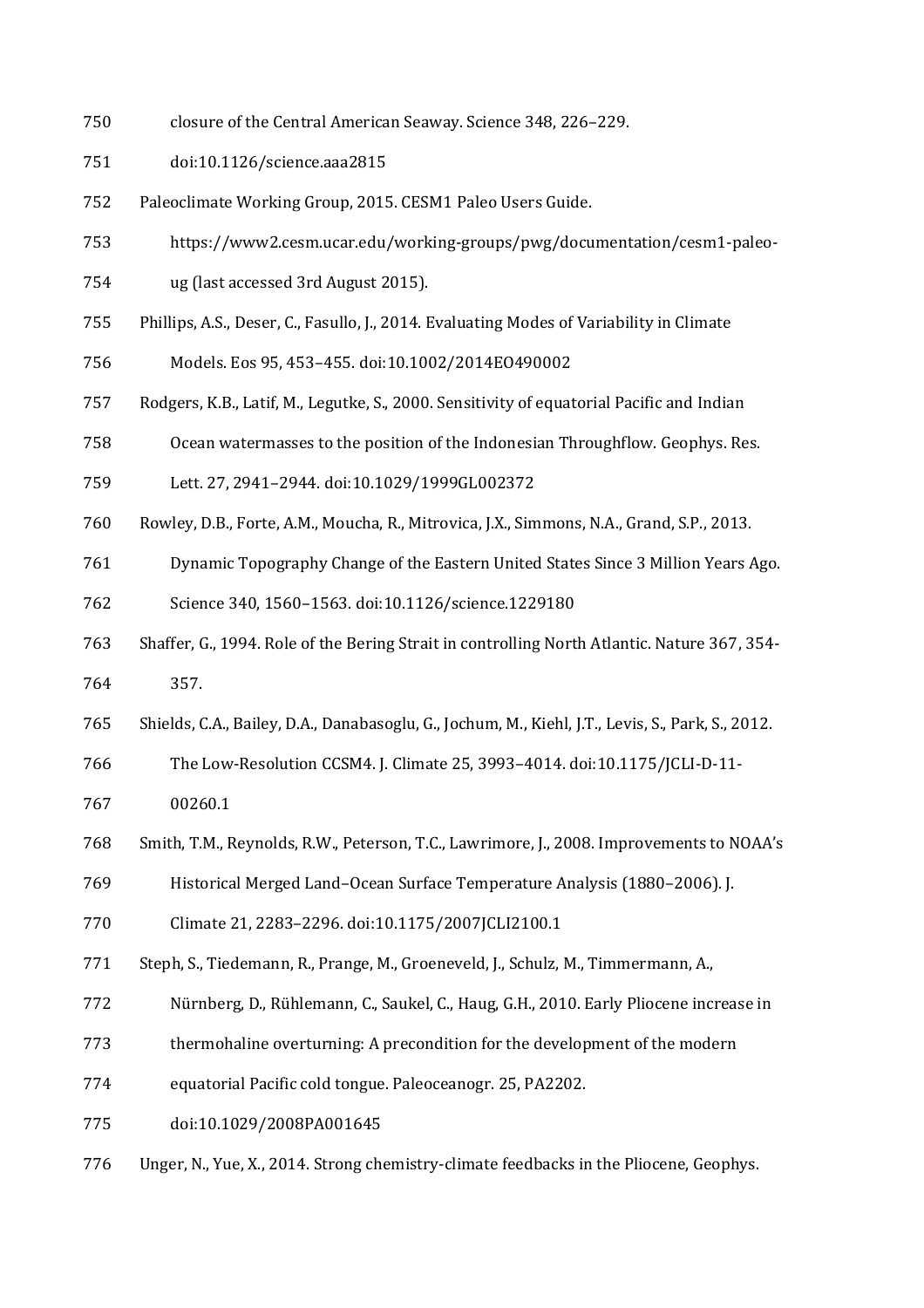- Res. Lett., 41, 527–533, doi:10.1002/2013GL058773.
- von der Heydt, A.S., Dijkstra, H.A., 2008. The effect of gateways on ocean circulation

patterns in the Cenozoic. Global Planet. Change 62, 132–146.

- doi:10.1016/j.gloplacha.2007.11.006
- von der Heydt, A.S., Nnafie, A., Dijkstra, H.A., 2011. Cold tongue/Warm pool and ENSO
- dynamics in the Pliocene. Clim. Past 7, 903–915. doi:10.5194/cp-7-903-2011
- Viebahn, J.P., von der Heydt, A.S., Le Bars, D., Dijkstra, H.A., 2015. Effects of Drake
- Passage on a strongly eddying global ocean. Submitted.
- http://arxiv.org/abs/1510.04141
- Wadley, M.R., Bigg, G.R., 2002. Impact of flow through the Canadian Archipelago and
- Bering Strait on the North Atlantic and Arctic circulation: An ocean modelling study.
- Quarterly Journal of the Royal Meteorological Society 128, 2187–2203.
- doi:10.1256/qj.00.35
- Woodgate, R.A., 2005. Revising the Bering Strait freshwater flux into the Arctic Ocean.

Geophys. Res. Lett. 32, L02602. doi:10.1029/2004GL021747

- Zhang, X., Prange, M., Steph, S., Butzin, M., Krebs, U., Lunt, D.J., Nisancioglu, K.H., Park, W.,
- Schmittner, A., Schneider, B., Schulz, M., 2012. Changes in equatorial Pacific
- thermocline depth in response to Panamanian seaway closure: Insights from a
- multi-model study. Earth and Planetary Science Letters 317-318, 76–84.
- doi:10.1016/j.epsl.2011.11.028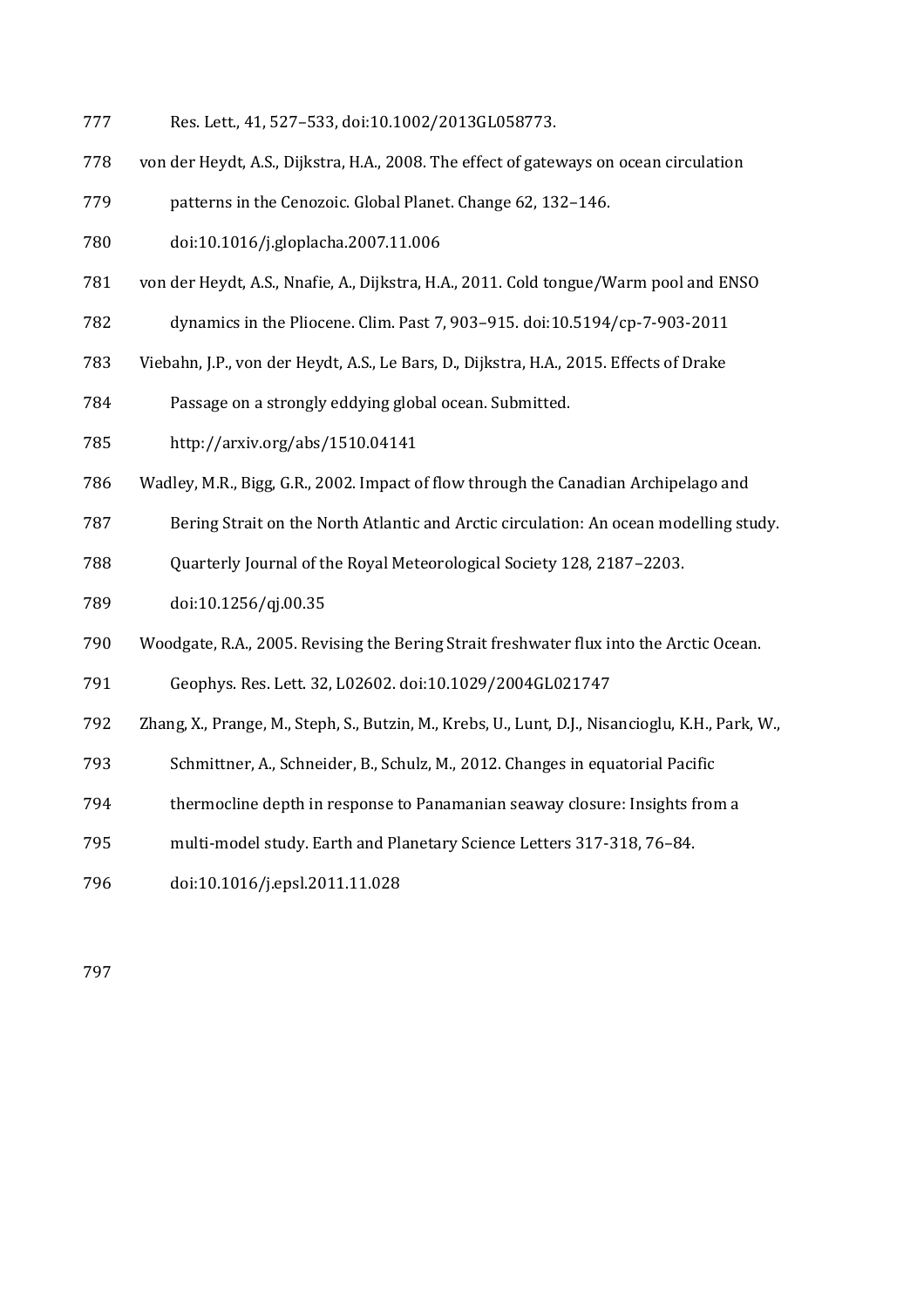#### 798 **Tables**

| Gateway       | <b>Simulation</b> | Mass (Sv)         | Heat (TW)          | Salt (10 <sup>6</sup> kg/s) |
|---------------|-------------------|-------------------|--------------------|-----------------------------|
| <b>Bering</b> | Control           | $0.906 \pm 0.017$ | $-1.367 \pm 0.356$ | $29.4 \pm 0.6$              |
|               | Indonesia         | 0.922             | $-0.935$           | 29.7                        |
|               | <b>Bering</b>     | 0 <sup>†</sup>    | 0 <sup>†</sup>     | 0 <sup>†</sup>              |
|               | Panama            | 0.588             | $-1.903$           | 18.7                        |
| Indonesia     | Control           | $13.8 \pm 0.2$    | $891 \pm 14$       | $486 \pm 7$                 |
|               | Indonesia         | 12.0              | 749                | 424                         |
|               | <b>Bering</b>     | 15.5              | 959                | 544                         |
|               | Panama            | 9.23              | 698                | 325                         |
| Panama        | Control           | 0 <sup>†</sup>    | 0 <sup>†</sup>     | 0 <sup>†</sup>              |
|               | Indonesia         | 0 <sup>†</sup>    | 0 <sup>†</sup>     | 0 <sup>†</sup>              |
|               | <b>Bering</b>     | 0 <sup>†</sup>    | 0 <sup>†</sup>     | 0 <sup>†</sup>              |
|               | Panama            | 3.69              | $116*$             | $151*$                      |

799

## 800 **Table 1. Transport through the gateways.** The total mass, heat and salt

801 transported through each gateway in each simulation (positive is defined as flow out of the Pacific). The error on the preindustrial control simulation represents the standard deviation of 25-year segments during the integration (sect. 2.3). Values in italics do not 804 have statistically significant differences from the control simulation. There must be no transport through closed gateways. \*Unfortunately, the diagnostics for the eastward component of heat and salt fluxes caused by isopycnal diffusion nor the sub-mesoscale eddy pararmeterization were stored during the simulation, so their contributions are assumed to be zero.

809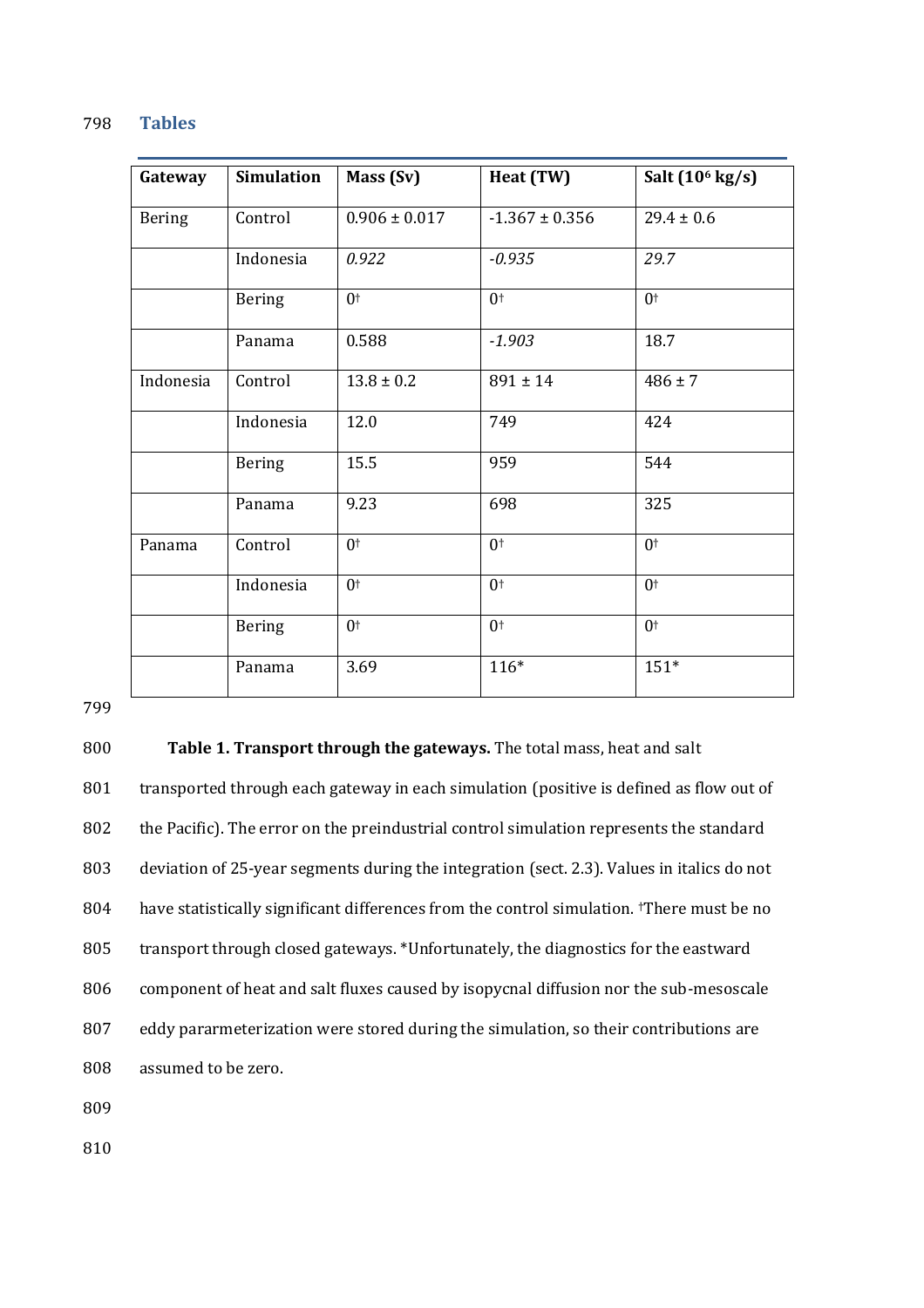|                     | Niño 3.4 SST Anomaly |                      |                                |  |
|---------------------|----------------------|----------------------|--------------------------------|--|
| <b>Simulation</b>   | Amplitude (°C)       | Skew $(^{\circ}C^2)$ | <b>Dominant Period (years)</b> |  |
| Control             | 0.75                 | 0.45                 | 2.4                            |  |
| <b>Indonesia</b>    | 0.84                 | 0.40                 | 4.0                            |  |
| <b>Bering</b>       | 0.74                 | 0.47                 | 3.4                            |  |
| Panama              | 0.81                 | 0.24                 | 3.1                            |  |
| <b>Observations</b> | 0.85                 | 0.27                 | 3.3                            |  |

811

812 **Table 2. ENSO metrics in the simulations.** The standard deviation and skew of the

813 time series of Niño 3.4 sea surface temperature anomalies. The dominant period is

814 computed as the frequency with the most spectral power between 1.2 and 8 years

815 (computed before smoothing as in Fig 8).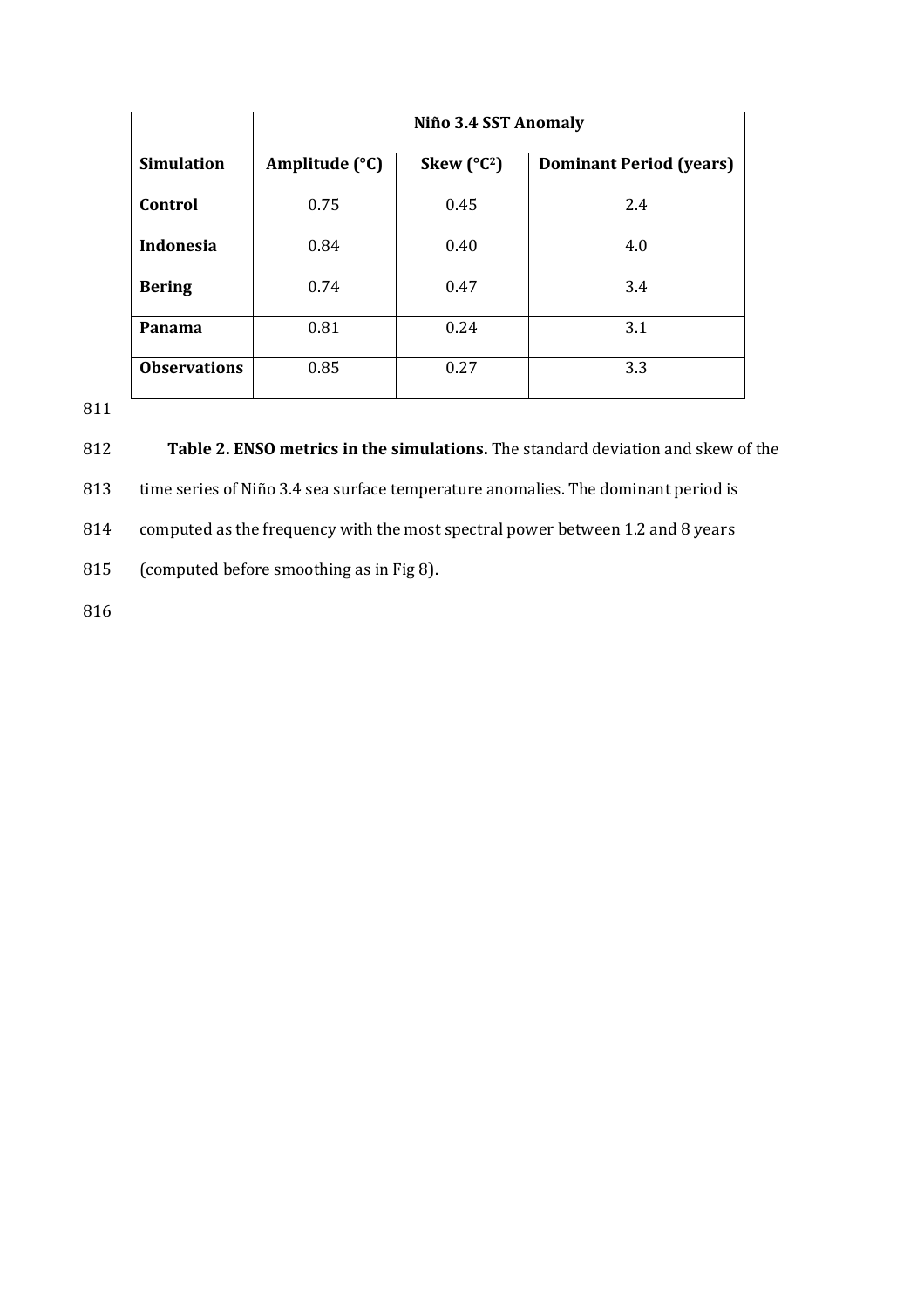#### **Figure Captions**

#### 

 **Figure 1.** The model bathymetry on the temperature (left) and velocity (right) grids surrounding the three gateways under investigation: Indonesia (top), the Bering Strait (middle) and the Central American Seaway (bottom). Green indicates land points. The 822 red crosshatched area shows the land points that have been removed or created in the each sensitivity study.

 **Figure 2.** The upper ocean (top 150m) average velocities around the Bering Strait and Central American Seaway. The difference between the control (top) and perturbed (middle) simulations is shown at the bottom. The arrows represent the ocean velocity, whilst the color indicates its magnitude. The solid black line delineates the land points (Fig. 1) and the crosshatched area also incorporates the grid points whose velocity is zero (through the non-slip boundary conditions). Only statistically significant velocity changes are show in the lower panels. *Note color scales differ between the left and right panels*.

 **Figure 3.** The upper ocean (top 150m) average velocities around Indonesia. The flow regime in the control simulations in shown at the top. The flows in the various sensitivity simulations (left) and its difference from the control (right) are shown below. The arrows represent the upper ocean velocity, whilst the color indicates its magnitude. The solid black line delineates the land points (Fig. 1) and the crosshatched area also incorporates the grid points whose velocity is zero (through the non-slip boundary conditions). Only statistically significant velocity changes are show in the right panels. *Note the magnitude of the change in velocity arrows differs (although the color scales do not)*.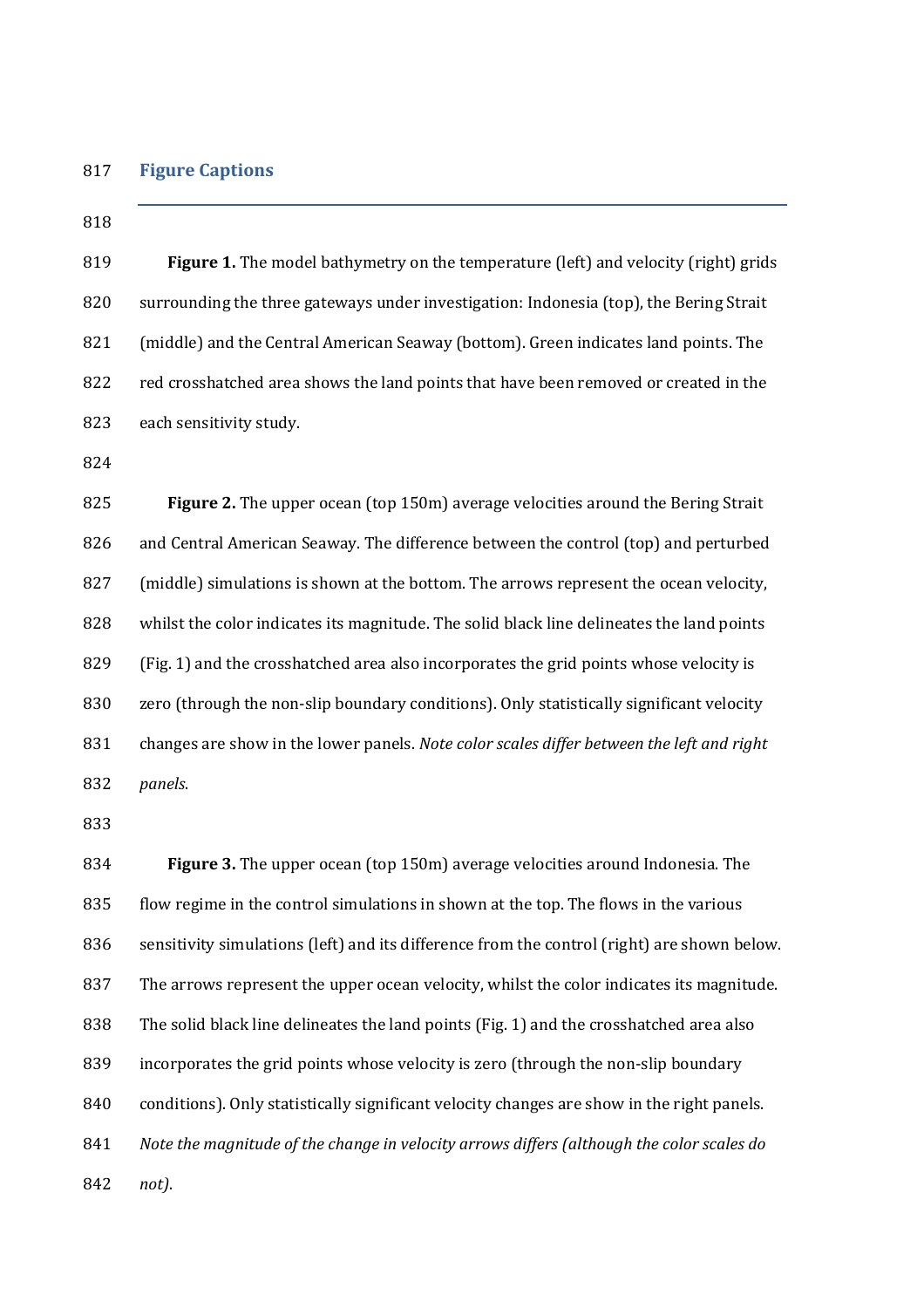**Figure 4.** The poleward heat transports in the control simulation (a) are shown along with the changes in each sensitivity experiment of total (b), atmospheric (c) and oceanic (d) heat transports. The blue envelope indicates the 5-95% range of internal variability estimated from 25 year segments of the control simulation. The atmospheric 848 term is calculated as a residual.

 **Figure 5.** The Atlantic Meridional Overturning Circulation (AMOC). (a) Maximum of the Atlantic meridional overturning streamfunction in the control (blue), Indonesia (orange), Panama (purple) and Bering (green) simulations. Decadal smoothing has been applied. The mean in the control simulation (dashed) and the 5-95% range (dotted) are shown as horizontal lines. (b) Atlantic meridional overturning streamfunction in the final 200 years of the control simulation. (c-e) Changes in the streamfunction observed in the final 200 years of the sensitivity experiments. Those changes covered with diagonal lines are not statistically significant with respect to the 25-year internal variability in the control simulation.

 **Figure 6.** Global impacts of the gateway changes on annual average surface air 861 temperature (left in  $\textdegree C$ ) and annual average precipitation rates (right as %). The stippling indicates a 200 year average change that is statistically different from the 25- year internal variability in the control simulation. *Note: chronologically the patterns would be reversed, so an opening of the Bering Strait would lead to a* cooling *of the North Atlantic.*

 **Figure 7.** The impact of the gateway changes on the sea surface salinity (psu). The 868 stippling indicates a 200 year average change that is statistically different from the 25-year internal variability in the control simulation (sect. 2.3).